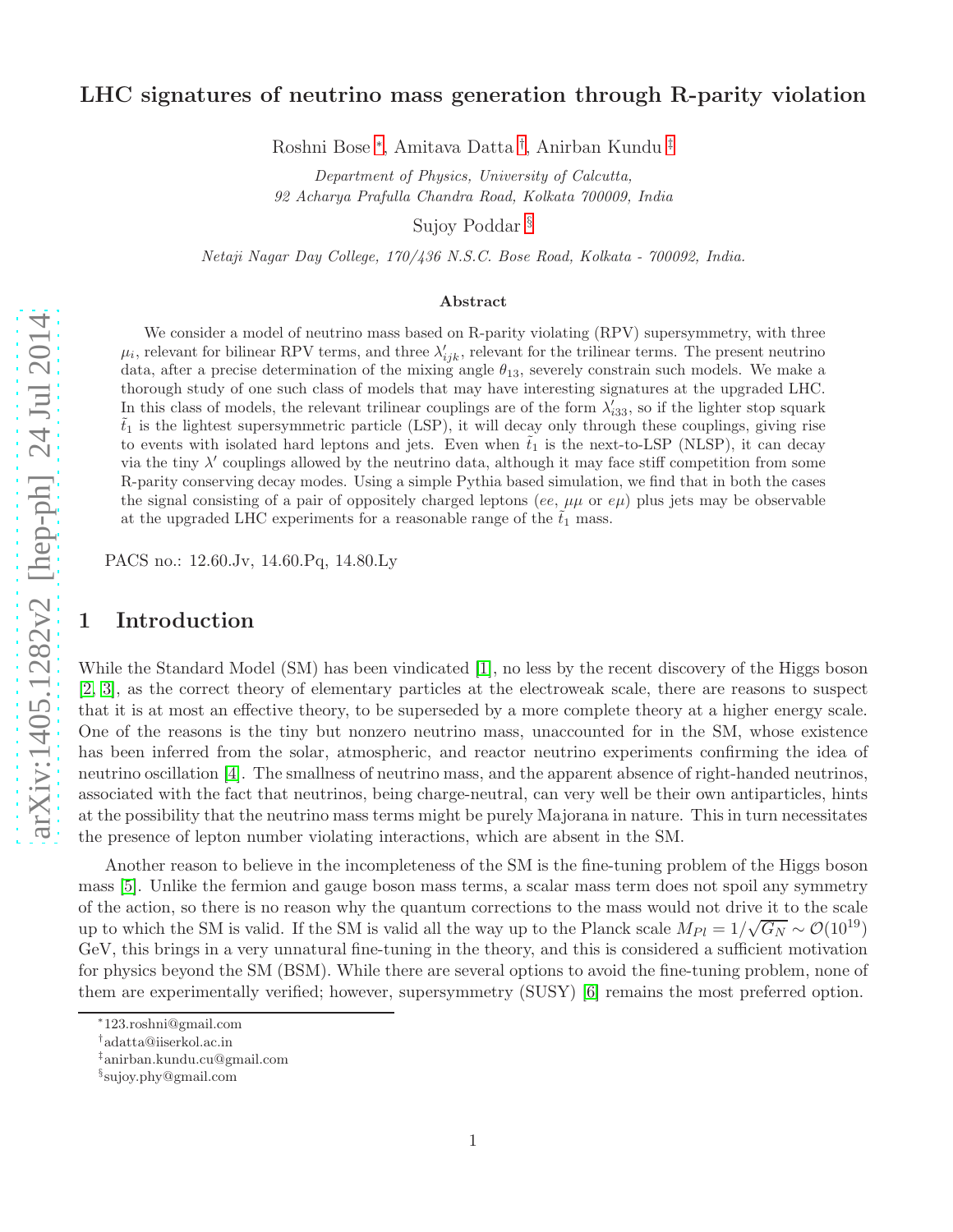Baryon number B and lepton number L are accidental symmetries of the SM and there is a priori no reason why the SUSY action would respect such symmetries. However, if both of them are violated, protons would decay uncomfortably fast. To prevent that, one imposes an ad hoc  $Z_2$  symmetry on the action, which is called the R-parity [\[6\]](#page-15-5), defined as  $R_p = (-1)^{3B+L+2S}$  where S is the spin of the particle, making  $R_p = +1(-1)$  for all particles (superparticles or sparticles). This forbids both B and L violating interactions as well, and makes the lightest SUSY particle (LSP) stable, which can be a good cold dark matter (CDM) candidate [\[7\]](#page-15-6). This model is commonly known as the R-parity conserving (RPC) SUSY. The lightest neutralino  $({\tilde \chi_1^0})$ , a weakly interacting massive particle (WIMP), is one of the most suitable CDM candidates.

On the other hand, one might allow either  $B$  or  $L$  (but not both) violating interactions, which will still forbid the rapid proton decay but violate R-parity. Such R-parity violating (RPV) models [\[8,](#page-15-7) [9\]](#page-15-8) are obtained by augmenting the RPC SUSY Lagrangian by additional L or B violating terms. These terms lead to signatures that are drastically different from those of RPC SUSY. A typical example is the absence of large missing transverse energy  $(E_T)$  signals, the hallmark of the RPC case, in the RPV models because of the unstable nature of the LSP (this, at the same time, means that in the RPV models even a colored or charged sparticle can be the LSP).

It turns out that L-violating RPV SUSY models can provide an excellent mechanism of generating Majorana masses for neutrinos, various facets of which have already been discussed in the literature [\[10,](#page-15-9) [11,](#page-15-10) [12\]](#page-16-0). However, the neutrino masses depend not only on the RPV couplings but also on a number of parameters in the RPC sector, like gaugino and squark or slepton masses, and the higgsino mass parameter  $\mu$ . The constraints on these parameters and the smallness of the neutrino mass ensure that the required RPV couplings have to be quite small, typically  $\sim \mathcal{O}(10^{-4})$  or smaller for sparticle masses of  $\mathcal{O}(100)$  GeV [\[13\]](#page-16-1). This, in turn, means that RPV channels are going to be interesting only for the LSP decay; for all other cases (there is one exception that we will discuss below), they are going to be swamped by RPC decays, cascading down to the LSP.

As we have just mentioned, the LSP can be a charged or colored sparticle in the RPV models. However, a well-motivated choice is to have the lighter top squark (also called the stop)  $\tilde{t}_1$  as the LSP. This can happen because of the large top quark mass which induces a significant mixing between the weak eigenstates of the stop, which in turn tends to make one of the mass eigenstates lighter. This supports the possibility of a  $t_1$ LSP. It may also be the next-to-lightest sparticle (NLSP), with  $\tilde{\chi}_1^0$  being the LSP. In this paper, we will focus only on these two cases, namely,  $\tilde{t}_1$  LSP, and  $\tilde{t}_1$  NLSP.

If  $t_1$  be the LSP, it will decay through RPV channels with 100% branching ratio (BR) in spite of tiny RPV couplings as required by the models of neutrino mass. It is well-known that a class of RPV couplings that may generate the observed patterns for neutrino mass splittings and mixing angles will result in the signal  $t_1 \to b + \ell$ , where  $\ell$  stands for any one of the three charged leptons in the SM. Thus, the signal for the stop pair production and decay will be an opposite sign dilepton (OSDL) pair, accompanied by two hard jets and negligible  $E_T$  [\[14,](#page-16-2) [15,](#page-16-3) [16,](#page-16-4) [17\]](#page-16-5).

It is worth emphasizing that it may be possible to observe the above RPV decays of the  $\tilde{t}_1$  even if it is the NLSP while  $\tilde{\chi}_1^0$  is the LSP. Of course this can happen if some of the RPC decays of the  $\tilde{t}_1$  are either kinematically disallowed or dynamically suppressed. If the mass difference between  $\tilde{t}_1$  and  $\tilde{\chi}_1^0$  is a little more than 100 GeV, such that the channel  $\tilde{t}_1 \to bW \tilde{\chi}_1^0$  opens up, the BRs for the RPV channels will go down drastically. Thus we restrict ourselves to the parameter space with  $m_{\tilde{t}_1} - m_{\tilde{\chi}_1^0} \leq 75$  GeV (this automatically rules out  $\tilde{t}_1 \to t + \tilde{\chi}_1^0$ . In this scenario the competing RPC channnels like the flavor-changing neutral current (FCNC) decay  $[18]\tilde{t}_1 \to c + \tilde{\chi}_1^0$  and the four-body decay  $[19]\tilde{t}_1 \to f\bar{f}b\tilde{\chi}_1^0$  are also suppressed. Unlike the stop LSP case, the combined BR of the RPV channels is not necessarily 100%; it depends on the parameters of the RPV and RPC sectors.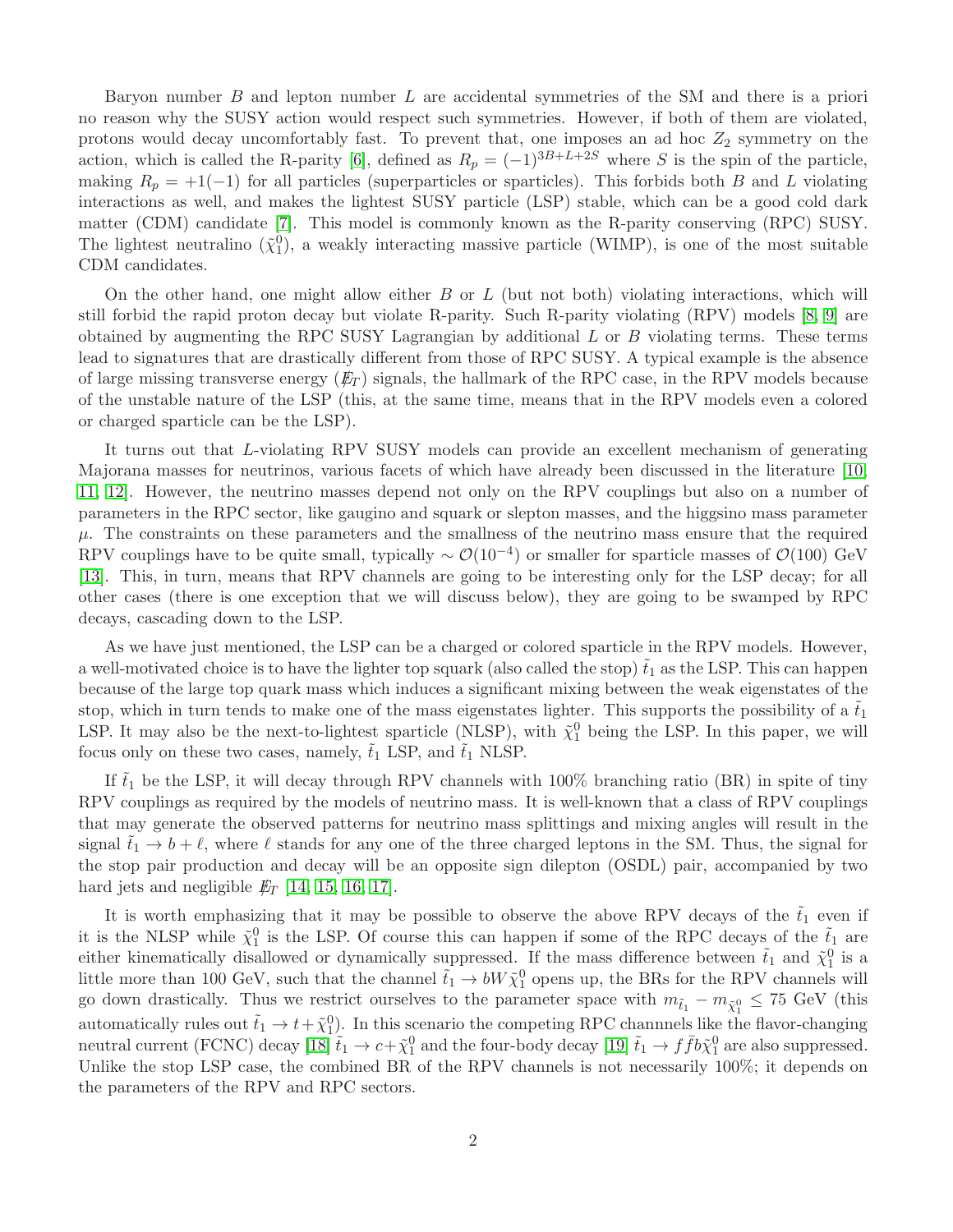The competition between the RPV and RPC stop decay modes were studied [\[20\]](#page-16-8) in the context of a model of neutrino mass characterized by three bilinear  $\mu_i$  and three trilinear  $\lambda'_{i33}$  RPV couplings (*i* being the lepton generation index), defined at the weak scale in a basis where the sneutrino vacuum expectation values (VEV) are zero. It was found that the then neutrino data at the  $2\sigma$  level could constrain the RPV parameter space pretty tightly; on the average only 4 per 10<sup>6</sup> models, characterized by these 6 RPV couplings, passed the neutrino data. In Ref. [\[20\]](#page-16-8) the analysis was restricted to only a few benchmark scenarios for the RPC sector.

It was further shown that the neutrino oscillation data induces a typical hierarchy among the three  $\lambda'_{i33}$ couplings [\[20\]](#page-16-8). Each set of RPV parameters consistent with the oscillation data is characterized by one of the six possible hierarchies, which is reflected in a similar hierarchy among the BRs of the RPV stop decays into the three leptonic channels. Thus a measurement of these BRs in colliders will provide a strong hint about the underlying model of neutrino mass. The prospects of observing these decays at the Tevatron [\[21\]](#page-16-9) and the LHC [\[22\]](#page-16-10) were estimated by two of us using PYTHIA [\[23\]](#page-16-11) based analyses.

In view of the fact that the experiments at LHC operating at  $\sqrt{s} = 14$  TeV are round the corner, we update and upgrade the analysis of [\[22\]](#page-16-10) in the following ways. We use the latest neutrino data [\[24\]](#page-16-12) which have undergone a considerable change compared to the one used in Ref. [\[22\]](#page-16-10). A striking example is  $\theta_{13}$ , now definitely known to be nonzero, for which only an upper bound was used in Ref. [\[22\]](#page-16-10). At  $1\sigma$  level,  $\sin^2\theta_{23}$  is now split into two allowed regions excluding the erstwhile canonical value of 0.5, and the spread is now significantly above or below 0.5. A fresh look at the allowed parameter space (APS) consisting of all combinations of the six RPV parameters consistent with the neutrino data  $^1$  $^1$  and the corresponding LHC signals is, therefore, called for. We also systematically study the effect of variation of the RPC parameters on the APS and document the results, while only a few benchmark RPC points were considered in the earlier analysis, on which the RPV parameters were scanned to find the APS. Last but not the least, now that the Higgs boson mass has been measured, a large stop mixing parameter  $X_t$  is mandatory unless one is ready to introduce superheavy squarks. This parameter augments the mixing between the stop weak eigenstates, making the light  $t_1$  scenario even more appealing.

In the LHC related analysis, we consider much higher values of  $m_{\tilde{t}_1}$  compared to Ref. [\[22\]](#page-16-10) for obtaining a rough estimate of the mass reach. Since neither b- nor  $\tau$ -tagging efficiency at LHC-14 TeV is well documented as yet, we do not include them in our analysis. For signals involving  $\tau$  there is an additional uncertainty; a serious background may arise due to pure QCD processes where jets can be mistagged as  $\tau$ -jets. It is therefore better to wait for a data driven estimate of this background as and when it is available. We have thus restricted ourselves to final states only with  $e$  and/or  $\mu$ , and do not consider the b-tagging. As we shall see, even with this simple minded approach (which can be further improved as and when the selection procedures and data driven background estimates from the LHC collaborations are available), a lot of parameter space can be covered.

Signals for stop decays mediated by the single coupling  $\lambda'_{333}$   $(\tilde{t}_1 \to b + \tau)$  have been explored by the CMS collaboration [\[25\]](#page-16-13). The bound does not depend on the exact values of the RPC or RPV couplings if  $t_1$  is the LSP; the BR is always 100%. In this case the CMS group found a lower limit of 453 GeV on the mass of  $\tilde{t}_1$ . In a model of  $\nu$  mass leading to  $\tilde{t}_1$  decays, one requires three nonzero  $\lambda'_{33}$  couplings; thus, the CMS bound is valid only in the special case  $\lambda'_{333} \gg \lambda'_{133}$ ,  $\lambda'_{233}$ . For other hierarchies among the  $\lambda'_{i33}$ s the above bound will get diluted. We have restricted ourselves, as just mentioned, to  $t_1$  decays into final states with e or  $\mu$ . Since the detection efficiencies of e and  $\mu$  are likely to be greater than that of  $\tau$ , we work with the conservative bound  $m_{\tilde{t}_1} \stackrel{>}{\sim} 500$  GeV.

The paper is arranged as follows. In Section II, we briefly summarize the neutrino mass generation mechanisms through RPV interactions. The next section deals with the signals of  $t_1$  decays in the RPV

<span id="page-2-0"></span> ${}^{1}$ Each combination in this set will be refered to as a solution.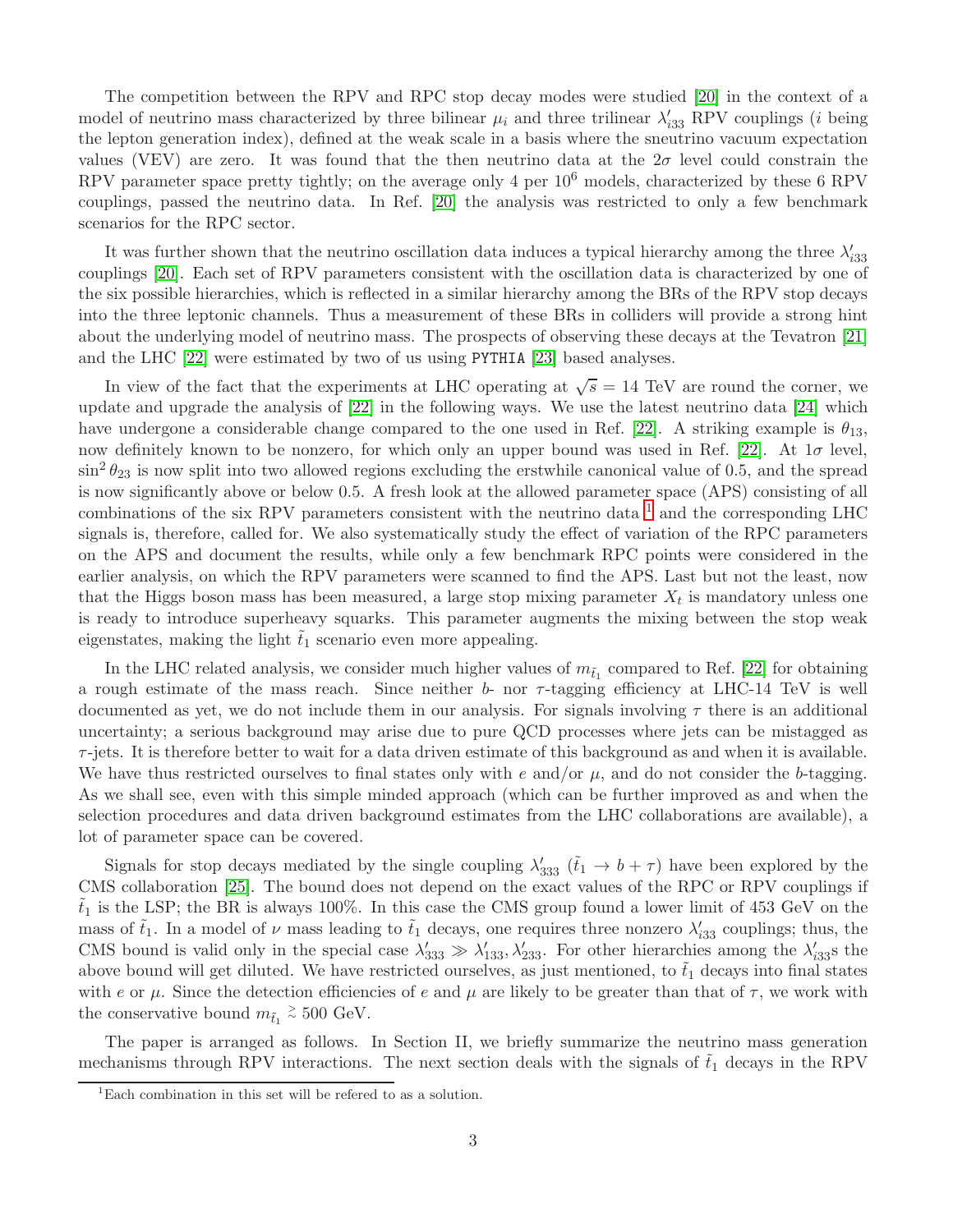channels mentioned above and the corresponding SM backgrounds following Ref. [\[22\]](#page-16-10). We also estimate the minimum observable product branching ratio (MOPBR), to be defined in Section III, for these channels as a function of  $m_{\tilde{t}_1}$ . In Section IV we discuss our analysis, based on the random generation of  $10^9$  RPV models for both stop LSP and stop NLSP cases, and filtering them through the latest neutrino data. We compute the product branching ratios (PBR) for the relevant RPV decays of  $t_1$  in the models consistent with the data and check the observability of the resulting signals using the MOPBRs derived in Section III. We also study the impact of variation of the important RPC parameters related to the neutrino mass matrix on the allowed solutions. In Section V, we summarize and conclude.

# 2 Neutrino mass with RPV

We consider a model with three bilinear R-parity violating (RPV) couplings  $\mu_i$  and three trilinear couplings  $\lambda'_{i33}$  at the weak scale, so that the RPV part of the superpotential looks like

$$
\mathcal{W}_{\rm RPV} = \mu_i L_i H_2 + \lambda'_{i33} L_i Q_3 D_3^c, \qquad (1)
$$

where  $L_i$ ,  $Q_3$ ,  $D_3$  and  $H_2$  are the lepton, third-generation SU(2) doublet quark, SU(2) singlet bottom quark, and the second Higgs doublet (the one responsible for giving mass to the top quark) superfields respectively, and  $i = 1, 2, 3$  is the generation index. All trilinear RPV couplings are taken to be real; making them complex does not affect the result.

In general, two bases for the  $\{H_2, L_i\}$  superfields are used in the literature [\[9\]](#page-15-8). One is where all the neutral components, the Higgs and the sneutrinos alike, get nonzero VEV. One can also rotate the basis in such a way that the sneutrino VEVs are zero in the new  $\{H'_2, L'_i\}$  basis, but the fields here are combinations of fields of the first basis. We choose the basis where the sneutrino VEVs are zero. It turns out that the rotation, which is a measure of the misalignment (or the sneutrino component of the Higgs), is extremely tiny, governed by  $\mu_i/\mu$ . To satisfy the neutrino data, one needs  $\mu_i \sim 10^{-4}$  GeV, and if we take  $\mu \sim 1$  TeV,  $\mu_i/\mu \sim 10^{-7}$  (see the end of section IV for a more quantitative estimate). As a result, we have retained this mixing where it is the dominant effect  $(e.g.$  neutralino-neutrino mixing which directly contributes to the neutrino mass matrix) but have neglected this where it induces a subdominant effect  $(e.g.$  see the discussion on stop decay in Section IV).

The most general neutrino mass matrix can be found, e.g. in [\[9\]](#page-15-8). Due to our choice of basis one may drop the terms containing the sneutrino VEVs. Possible additional contributions due to mixing between different fields are strongly suppressed due to mixing effects discussed in the last paragraph.

In principle the bilinear soft RPV terms  $B_i$  may contribute to the neutrino mass matrix. However, in view of the fact that there are too many free parameters in RPV SUSY models, it is a standard practice to work with a minimal set of RPV parameters which can adequately describe a physical phenomenon (neutrino mixing in the present case). In spirit it is like employing a 'simplified model' in the context of RPV SUSY used by the LHC collaborations and also by a number of phenomenological analyses. Following this practice we have assumed the  $B_i$ 's to be negligibly small.

Using the above approximations, the neutrino mass matrix  $M_{\nu}$  has contributions coming from both tree and loop level processes as listed below. Bilinear RPV induces a mixing between neutrinos and neutralinos, and the tree-level neutrino mass matrix is

<span id="page-3-0"></span>
$$
M_{ij}^{\text{tree}} = \frac{M_Z^2 M_{\tilde{\gamma}} \cos^2 \beta}{\mu \left( M_Z^2 M_{\tilde{\gamma}} \sin 2\beta - \mu M_1 M_2 \right)} \mu_i \mu_j \equiv C \mu_i \mu_j \,. \tag{2}
$$

Here  $M_1$  and  $M_2$  are the  $U(1)$  and  $SU(2)$  gaugino masses,  $\mu$  is the higgsino mass parameter,  $M_{\tilde{\gamma}} =$  $M_1 \cos^2 \theta_W + M_2 \sin^2 \theta_W$ , and  $\tan \beta = v_2/v_1$  is the usual ratio of the two Higgs VEVs. The flavor indices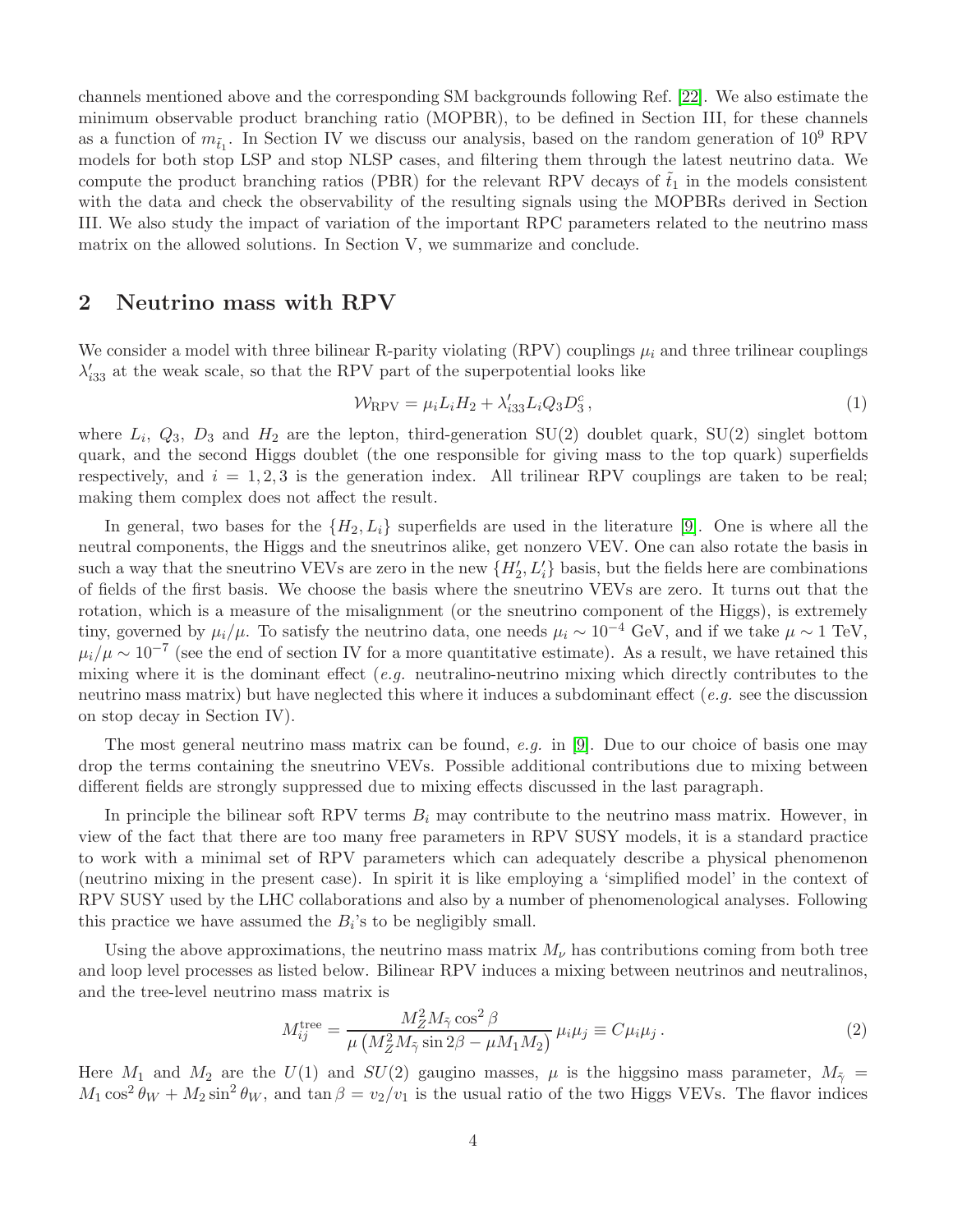are denoted by  $i, j$ . The first term in the denominator of Eq. [\(2\)](#page-3-0) is much smaller compared to the second if the lightest neutralinos are gaugino dominated  $(\mu \gg M_1, M_2)$ , or tan  $\beta \gg 1$ . In either of these limits, we can write

<span id="page-4-0"></span>
$$
M_{ij}^{\text{tree}} = -\frac{M_Z^2 M_{\tilde{\gamma}} \cos^2 \beta}{M_1 M_2} \frac{\mu_i}{\mu} \frac{\mu_j}{\mu} \equiv -C' \frac{\mu_i}{\mu} \frac{\mu_j}{\mu}.
$$
 (3)

This approximate formula is valid throughout this paper, governed by our choices of the SUSY parameters. Note that C is negative if the denominator of Eq.  $(2)$  is negative, and this statement is independent of the sign of  $\mu$  in the limit for which Eq. [\(3\)](#page-4-0) is valid.

This mass matrix has obviously only one non-zero eigenvalue, and is therefore unable to explain the neutrino data, which needs at least two non-zero mass eigenvalues. With the introduction of the trilinear RPV couplings, a variety of other diagrams contribute to the neutralino-neutrino mass matrix at the oneloop level [\[10,](#page-15-9) [11\]](#page-15-10), and the new entries to the neutrino mass matrix look like

<span id="page-4-1"></span>
$$
M_{ij}^{\lambda'\lambda'} = \frac{3}{8\pi^2} \sum_{k,l} \frac{A_d - \mu \tan \beta}{m_{\tilde{d}_k}^2} \lambda'_{ilk} \lambda'_{jkl} m_{d_l} m_{d_k},
$$
  

$$
M_{ij}^{\mu\lambda'} = \sum_k \frac{3}{16\pi^2} g_2 m_{d_k} \frac{\mu_i \lambda'_{jkk}}{m_{\tilde{d}_k}}.
$$
 (4)

Here  $m_{\tilde{d}_k}$  is the average down-type squark mass parameter,  $A_d$  is the relevant trilinear coupling, and  $m_{d_i}$  is the *i*-th generation down-type quark mass. Note that Eq.  $(4)$  is a bit simplified expression, *e.g.* we neglect the quark flavor mixing and approximate the squared mass difference of the two squark mass eigenstates by the product of their average mass and the corresponding quark mass. For simplicity, we neglect the soft R-parity breaking bilinear  $B_i$  terms and the corresponding entries to the neutrino mass matrix generated by them.

We will focus only on the cases where the lightest stop,  $\tilde{t}_1$ , is the LSP (or NLSP), and decays exclusively (mostly) through RPV channels, yielding a lepton in the final state. Thus, one of the indices  $k$  and  $l$  in Eq. [\(4\)](#page-4-1) must be 3; leading to three possible combinations:  $\lambda'_{i31}\lambda'_{j13}$ ,  $\lambda'_{i32}\lambda'_{j23}$ , and  $\lambda'_{i33}\lambda'_{j33}$ . We work in a framework where the first two generation squarks are taken to be much heavier than the third generation ones and therefore the matrix element has a suppression from the squark propagator if the combination  $\lambda'_{i31}\lambda'_{j13}$  or  $\lambda'_{i32}\lambda'_{j23}$  is chosen. Moreover, for these two combinations the quark mass factors, coming from the mass insertion in the internal quark line and the mixing in the internal squark line, will also be smaller  $(m_d m_b \text{ or } m_s m_b)$  compared to the choice  $\lambda'_{33} \lambda'_{j33}$ , where the corresponding factor is  $m_b^2$ . As a result much larger values of the RPV couplings compared to the  $\lambda'_{33}\lambda'_{j33}$  case would be required to generate the same  $M_{ij}^{\lambda'\lambda'}$ . However, the combinations like  $\lambda'_{i1(2)3}\lambda'_{i31(2)}$  contributing to the diagonal elements of the mass matrix are severely restricted from tree-level  $B_d-\bar{B_d}$   $(B_s-\bar{B_s})$  mixing [\[26\]](#page-16-14), the product being of the order of 10−<sup>6</sup> or smaller for 300 GeV sleptons. This tension leads us to the last set, introducing three RPV couplings  $\lambda'_{133}$ ,  $\lambda'_{233}$  $\lambda'_{233}$  $\lambda'_{233}$  and  $\lambda'_{333}$  in the model <sup>2</sup>.

This removes the summation over the quark generation indices in Eq. [\(4\)](#page-4-1), and both  $M^{\lambda'\lambda'}$  and  $M^{\mu\lambda'}$ , now given by

<span id="page-4-3"></span>
$$
M_{ij}^{\lambda'\lambda'} = \frac{3}{8\pi^2} \frac{A_b - \mu \tan \beta}{m_{\tilde{b}}^2} m_b^2 \lambda'_{i33} \lambda'_{j33} \equiv K \lambda'_{i33} \lambda'_{j33},
$$
  

$$
M_{ij}^{\mu\lambda'} = \frac{3}{16\pi^2} g_2 m_b \frac{\mu_i \lambda'_{j33}}{m_{\tilde{b}}},
$$
 (5)

<span id="page-4-2"></span><sup>&</sup>lt;sup>2</sup>We will be interested in the b-quark only, for which we take the mass to be  $m_b(m_b) = 4.25$  GeV.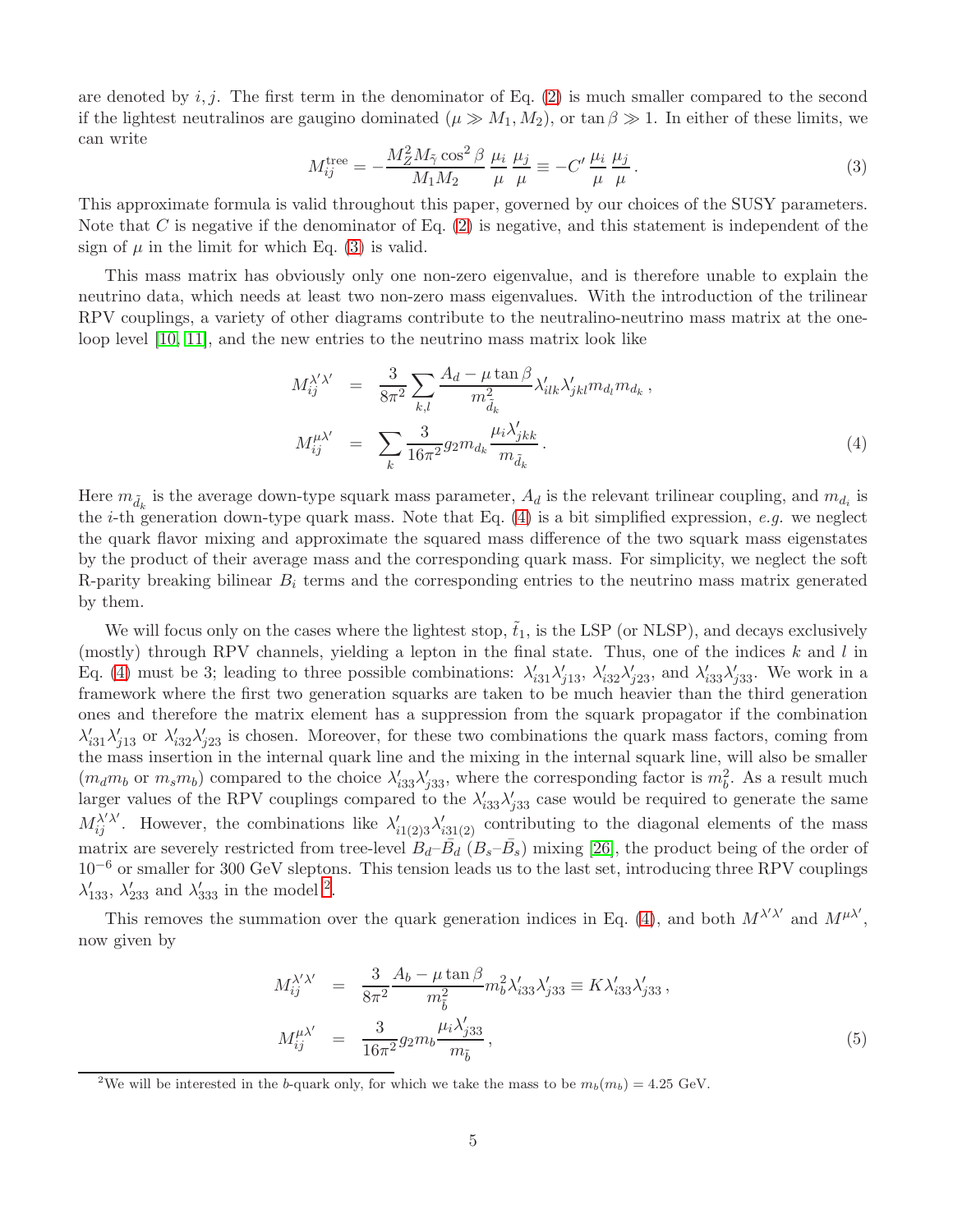become rank-1 matrices with only one non-zero eigenvalue. However, when we add all three terms, there are two nonzero eigenvalues (as all the matrices are not diagonalizable by the same unitary transformation), the first one is at about the same place as that of the tree-level  $C\mu_i\mu_j$  matrix, and another one which is much smaller than that. Thus, the separation between them gives the atmospheric splitting, and the separation between the small nonzero eigenvalue and zero gives the solar splitting, leading to a normal hierarchy.

That the second eigenvalue is small can be ascribed to the choice of the parameters that one employs. However, there is a way to see that the normal hierarchy is more natural in this scenario. Suppose the RPC and RPV parameters are such that  $M^{\lambda'\lambda'}$  gives a large eigenvalue, of the order of 0.1 eV, and the contributions from the other two matrices,  $M^{\text{tree}}$  and  $M^{\mu\lambda'}$  are small. This will still give a normal hierarchy. Only in the case of a nontrivial fine-tuning among all these parameters we expect an inverted hierarchy, two large eigenvalues that are almost degenerate. Also, this has to pass the constraints on the neutrino mixing angles which is already quite precise. In fact, we did not get any solution that supports inverted hierarchy even if we play with all the SUSY parameters.

### 3 The signals and the SM backgrounds

In this section we study the prospect of detecting the RPV decays of  $\tilde{t}_1$  at the upgraded LHC by a simple minded simulation following Ref. [\[22\]](#page-16-10). Our analysis, however, is extended to much larger values of  $m_{\tilde{t}_1}$ .

As already discussed we restrict ourselves to the RPV decays of  $\tilde{t}_1$  through the couplings  $\lambda'_{133}$  and  $\lambda'_{233}$ only, focussing on electrons and muons in the final state and neglecting the  $\tau$  leptons. The signal size is sensitive to  $P_{ij}$ , the product branching ratio (PBR) for the *ij*-th channel, given by

<span id="page-5-0"></span>
$$
P_{ij} = \text{Br}(\tilde{t}_1 \to \ell_i + b) \times \text{Br}(\tilde{t}_1 \to \ell_j + b)
$$
\n<sup>(6)</sup>

where  $i, j = 1(2)$  for  $e(\mu)$ . Note that we are considering the decay of the mass eigenstate  $\tilde{t}_1$ , whereas the weak eigenstate  $\tilde{t}_L$  takes part in RPV decays. Thus, the amplitudes of  $\tilde{t}_1$  decay depend on the stop mixing angle  $\theta_t$ , defined as

<span id="page-5-1"></span>
$$
\tilde{t}_1 = \tilde{t}_L \cos \theta_t + \tilde{t}_R \sin \theta_t, \quad \tilde{t}_2 = -\tilde{t}_L \sin \theta_t + \tilde{t}_R \cos \theta_t. \tag{7}
$$

However, if  $\tilde{t}_1$  is the LSP, there is no RPC decay channel open for it, so the  $\theta_t$  dependence cancels out in the BRs and hence in the PBR. This is not so for the  $\tilde{t}_1$  NLSP case.

In this section we treat the  $P_{ij}$ s as model independent free parameters and estimate the minimum value of  $P_{ij}$  corresponding to observable signals in ee,  $\mu\mu$  and e $\mu$  channels. In the next section we compute  $P_{ij}$  in different randomly generated models of neutrino mass, and see how many of them would lead to observable signals in different channels.

We simulate the pair production of the lightest stop,  $\tilde{t}_1$ , at 14 TeV LHC using PYTHIA [\[23\]](#page-16-11). For this analysis, initial and final state radiation, decay, hadronization, fragmentation and jet formation are implemented according to the standard procedures in PYTHIA.

For reconstruction of jets we follow the cone algorithm procedure described in Ref. [\[22\]](#page-16-10) using PYCELL in PYTHIA. Final state  $e^{\pm}$  and  $\mu^{\pm}$  are selected with transverse momentum  $P_T \ge 20$  GeV and  $|\eta| < 2.5$ . To suppress the SM backgrounds the following selection criteria (SC) are used:

- SC1: For isolated e and  $\mu$  we require lepton-jet angular separation,  $\delta(l,j) > 0.5$ . The e and  $\mu$ identification efficiencies are assumed to be 100%.
- SC2: Events with two isolated leptons (e and  $\mu$ ) with  $P_T > 150$  GeV are selected.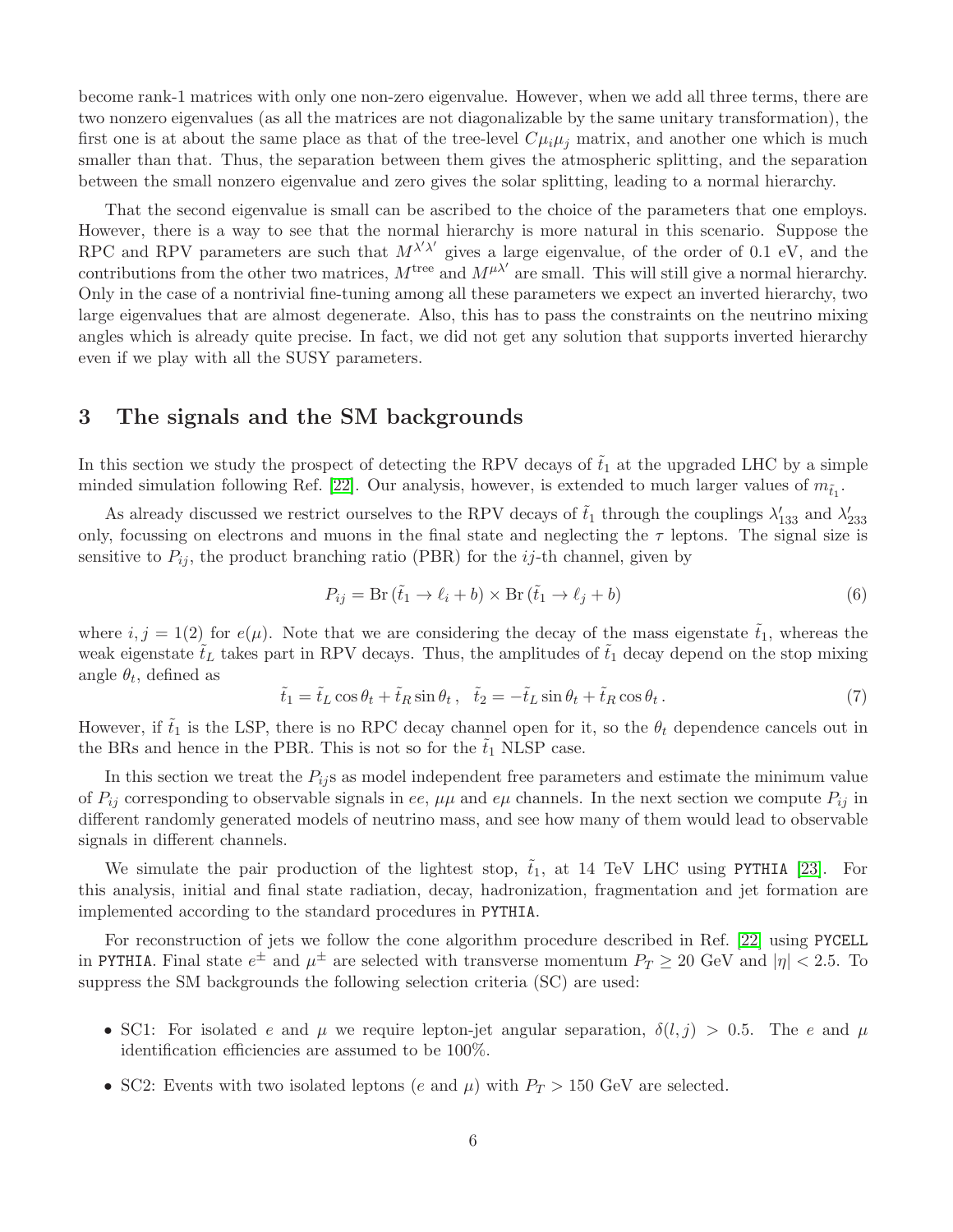- SC3: Only events with two jets are selected.
- SC4: Two highest jets are required to have  $P_T > 100$  GeV.
- SC5: Only events with missing transverse energy  $E_T < 60$  GeV are kept.

We reiterate that in this analysis b-tagging is not implemented.

We consider backgrounds arising from  $t\bar{t}$ , WW, WZ, ZZ, Drell-Yan (DY) and QCD events. The stronger  $P_T$ -cut on leptons (SC2) dramatically reduces all backgrounds; except  $t\bar{t}$  all other backgrounds become vanishingly small. Moreover, for  $t\bar{t}$ , WW and WZ events SC5 severely suppresses all of them. For further details about the cuts, we refer the reader to Tables 4, 5 and 6 of Ref. [\[22\]](#page-16-10). In Table 4 of [\[22\]](#page-16-10), it was shown that  $t\bar{t}$  events significantly reduce to a small value after SC5 although the maximum suppression comes from SC2.

Among the relevant backgrounds QCD is very large, because the QCD cross-section is very large. The leading order cross-sections were computed by PYTHIA in two  $P_T$  bins: (i) 400 GeV  $\langle P_T \rangle$  1000 GeV and (ii) 1 TeV  $\langle P_T \rangle$  = 2 TeV. The QCD scale has been set to be  $\sqrt{s}$ . The cross-sections corresponding to the above two bins are 2090 pb and 10 pb respectively. Beyond 2000 GeV, the number of events are negligible, and so we do not consider them here. Due to SC2 QCD events drop down to zero (see Table 5 of [\[22\]](#page-16-10)).

The cut SC2 brings the DY events down to a very low level, and SC3 and SC4 finally make it negligible. Similarly, SC2 makes WW, WZ, and ZZ events vanishingly small. SC5 plays the same role for  $t\bar{t}$  events; it is also effective for  $WW$  and  $WZ$ .

In Table 6 of [\[22\]](#page-16-10) all SM backgrounds are presented for the integrated luminosity  $\mathcal{L} = 10 \text{ fb}^{-1}$ . However, in this work we consider  $\mathcal L$  to be either 100 fb<sup>-1</sup> or 300 fb<sup>-1</sup>, so the numbers given in that table are to be multiplied by 10 or 30 respectively. While the few surviving events were eliminated with b-tagging in  $[22]$ , we do not use this for our analysis as the signal is already sharp enough.

For a given integrated luminosity  $\mathcal L$  the minimum observable product branching ratio (MOPBR) for each process is given by

$$
P_{ij}^{\min} = \frac{5\sqrt{\eta \mathcal{L} \sum_{y} (\sigma_y \epsilon_y)}}{\eta \mathcal{L} \sigma(\tilde{t}_1 \tilde{t}_1^*) \epsilon}, \qquad (8)
$$

where  $P_{ij}$  is defined in Eq. [\(6\)](#page-5-0),  $\sigma_y$  and  $\epsilon_y$  denote, respectively, the cross-section and the efficiency of the background of type y. The final efficiency for the signal is denoted by  $\epsilon$ . The factor  $\eta$  is equal to 1(2) for  $i = j$   $(i \neq j)$ . In essence, this corresponds to a  $5\sigma$  significance for discovery.

In Figure [1](#page-7-0) we plot the model independent MOPBR as a function of  $m_{\tilde{t}_1}$  for different RPV decay channels of  $\tilde{t}_1$ . The upper (lower) curve corresponds to an integrated luminosity  $\mathcal{L} = 100$  (300) fb<sup>-1</sup>. For any solution, a particular signal will be observable if the PBR in that channel exceeds the correponding MOPBR. Note that the higher luminosty option plays a marginal role for low  $m_{\tilde{t}_1}$  (< 600 GeV), and again has very little to do if the kinematic threshold is reached for high  $m_{\tilde{t}_1}$  (> 950 GeV). The improvement can be seen only in the intermediate region.

One might wonder whether, for the stop NLSP case, the RPV decays of the LSP  $\tilde{\chi}_1^0$  can fake the signal  $(q\bar{q}l\bar{l}$  without large  $E_T$ ). However, these decays will be a serious background only if the  $\tilde{\chi}_1^0$  is directly pair produced. If it is produced in association with other sparticles or come from a decay cascade of heavier sparticles, the multiplicity of leptons and jets in the final state will be very different from our signal. Thus a significant background can arise only with LSP pair production followed by the RPV decays of  $\tilde{\chi}_1^0$  into  $l+W$ and  $\nu + Z$ . It may be noted that the LSP pair production cross-section at the LHC is negligible compared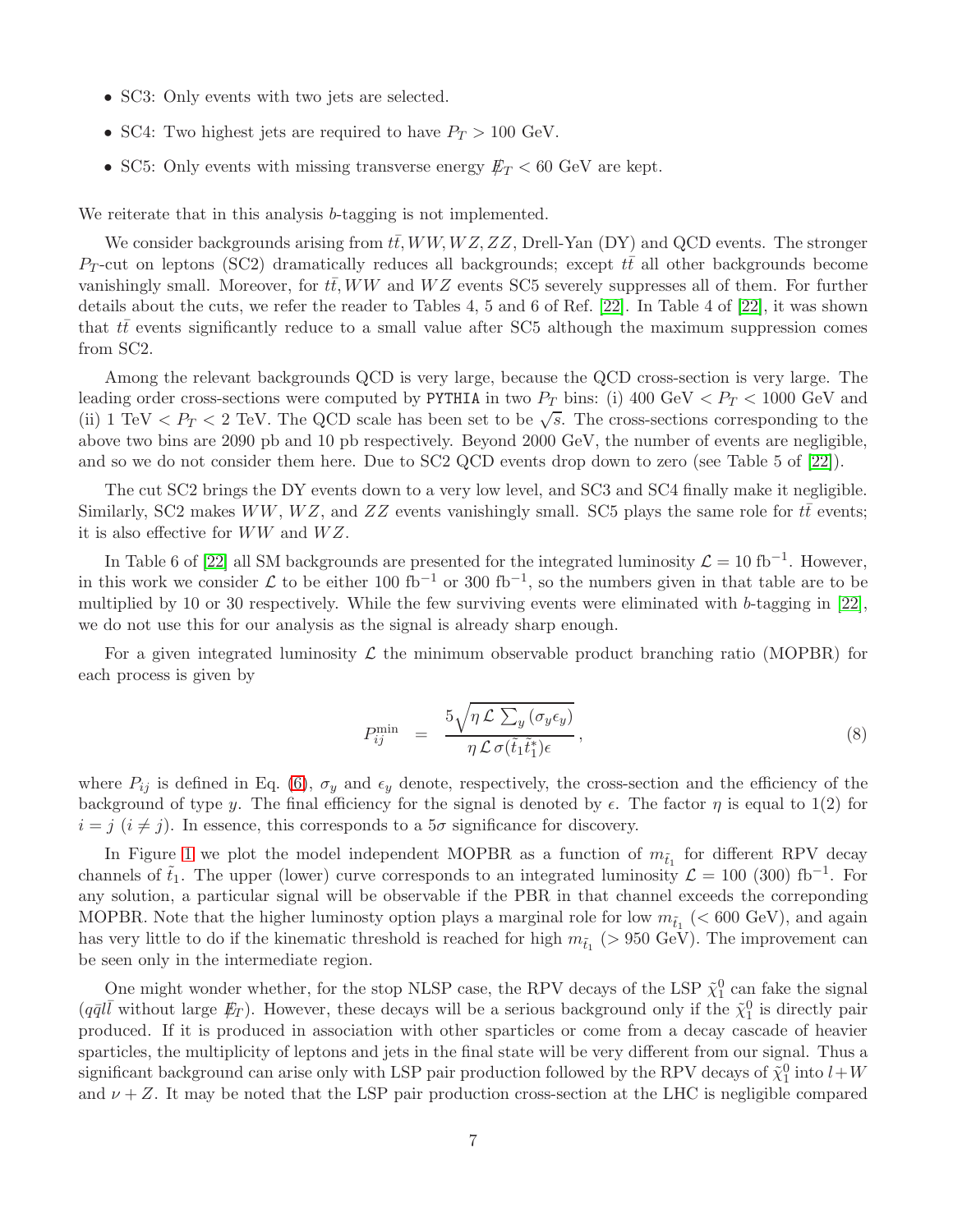

<span id="page-7-0"></span>Figure 1: The MOPBR lines for the channels  $e^+e^-$ ,  $\mu^+\mu^-$ , and  $e^{\pm}\mu^{\mp}$  coming from the RPV decays of the lighter stop pair. The upper red (lower blue) curve is for an integrated luminosity of 100 (300) fb<sup>-1</sup>. A signal can be observed if the PBR falls above the MOPBR line.

to the stop pair production. For example, with  $m_{\tilde{\chi}^0_1} = 525 \text{ GeV}$  and  $m_{\tilde{t}_1} = 600 \text{ GeV}$ , the cross-sections of stop pair production and LSP pair production are 0.44 pb and 0.27 fb respectively. Since the BRs involved in the signal and backgrounds are  $\sim \mathcal{O}(1)$ , the fake events from LSP decays will be rather small. Moreover, the leptons and jets from direct stop pair production will be much harder than the lepton and jets resulting from W and Z decays in case of LSP pair production. We have checked that the hard cuts on leptons and jets in this paper would suppress the background very efficiently.



<span id="page-7-1"></span>Figure 2: Invariant mass  $(M)$  distribution of the muon-jet pair in a dimuon-dijet sample for  $m_{\tilde{t}_1} = 600$ GeV. See text for details.

One can sharpen the signal further by constructing the invariant mass of the jet-lepton pair. In Ref. [\[22\]](#page-16-10) the reconstruction of the stop mass from the signal events in a particular channel was illustrated. This is, however, possible even without b-tagging. Suppose we take the two hardest jets in an event and combine each of them with the two hard isolated leptons in turn, and keep only those events where both the invariant masses are close. The result is shown in Fig. [3](#page-7-1) where the difference between two jet-lepton invariant masses is taken to be 20 GeV or less. We show the unnormalized distribution of invariant mass of the higher-mass muon-jet pair in the dimuon-dijet sample for  $m_{\tilde{t}_1} = 600$  GeV. This procedure can be used to further reduce the SM backgrounds, if necessary.

### 4 Analysis

In this section we will discuss the APS in the framework of the model as defined in Section 2 vis- $\dot{a}$ -vis the neutrino data. Apart from the RPV parameters, the neutrino masses and mixing angles depend on several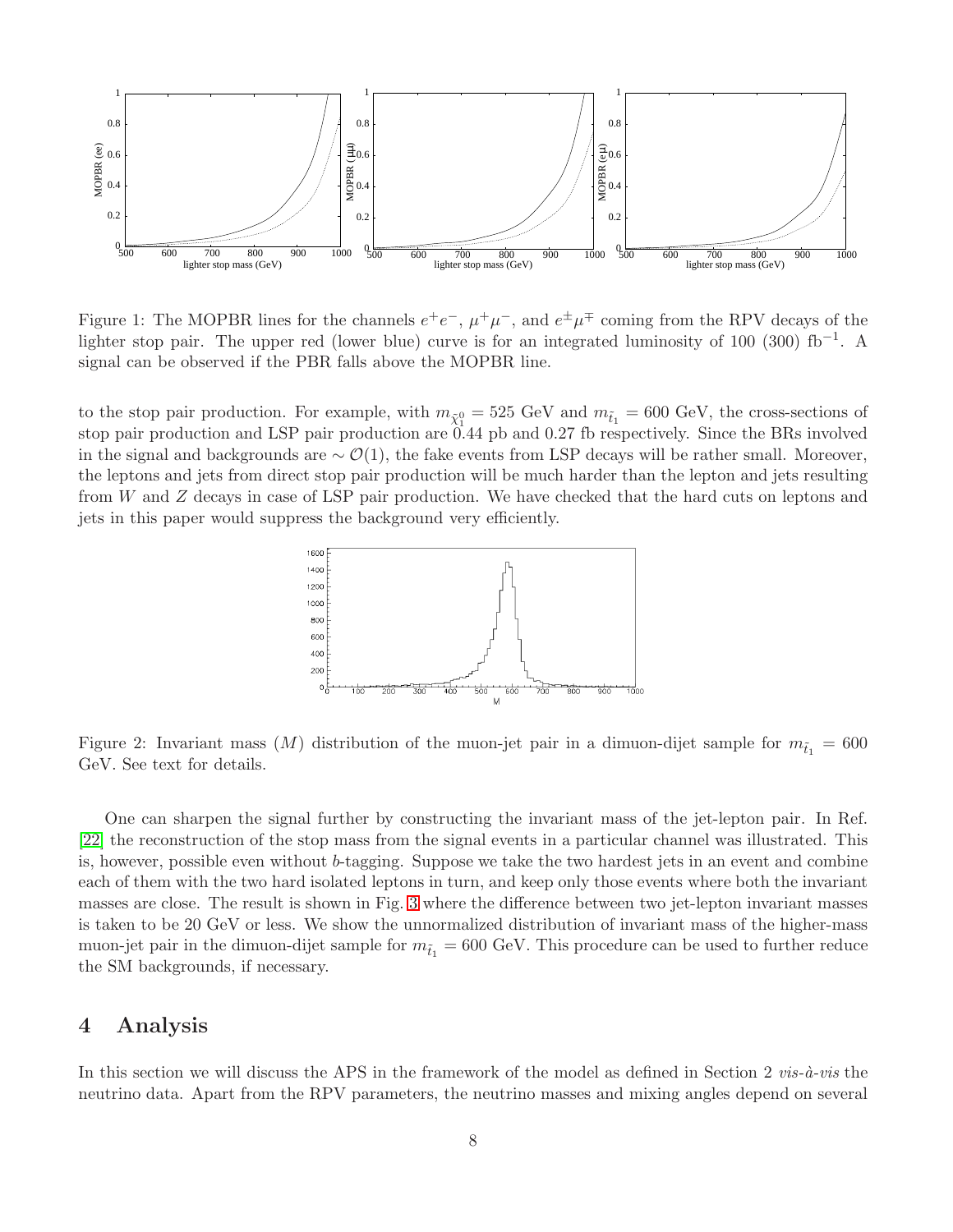RPC parameters. The tree-level contributions, as shown in Eqs. [\(2\)](#page-3-0) and [\(3\)](#page-4-0), depend on the combination C. As noted earlier, for a bino dominated  $\tilde{\chi}_1^0$  and a wino dominated  $\tilde{\chi}_1^{\pm}$ , C is naturally negative, or C' is naturally positive. Similarly, the one-loop contributions shown in Eq.  $(5)$  depend on the SU(2) gauge coupling, the trilinear soft breaking term  $A_b$ ,  $\mu$ , tan  $\beta$ , and the average b-squark mass  $m_{\tilde{b}}$ . The sign of the parameter K defined in Eq. [\(5\)](#page-4-3) depend on the relative magnitude and sign of  $A_b$  and  $\mu$ . Note that the second term in Eq. [\(5\)](#page-4-3) does not involve any further RPC parameters other than those already defined.

As said earlier, we assume, in the entire analysis, (i) the first two squark generations to be much heavier than the third, and (ii) bino-dominated  $\tilde{\chi}_1^0$  and wino-dominated  $\tilde{\chi}_1^+$ .

The numerical inputs are

 $\mu = 1.762 \text{ TeV}$ ,  $\tan \beta = 10$ ,  $A_t = 3 \text{ TeV}$ ,  $A_b = -5.5 \text{ TeV}$ ,  $m_{\tilde{b}} = 2.5 \text{ TeV}$ ,  $M_2 - M_1 = 100 \text{ GeV}$ . (9)

Apart from this, we take  $m_{\tilde{\chi}_1^0} - m_{\tilde{t}_1} = 25$  GeV for the stop LSP case, and  $m_{\tilde{t}_1} - m_{\tilde{\chi}_1^0} = 25$  and 75 GeV for stop NLSP cases. While  $M_1$  is more or less fixed by the  $\tilde{\chi}_1^0$  mass,  $M_2$  is kept close to  $M_1$  so that  $C'$  in Eq. [\(3\)](#page-4-0) is large, which, as we will show, is favored by the neutrino data.

The stop decay width depends on the mixing angle  $\theta_t$  defined in Eq. [\(7\)](#page-5-1). This angle (as well as  $m_{\tilde{t}_1}$ ) is computed from the  $2 \times 2$  stop mass matrix  $\mathcal{M}^{\tilde{t}}$ . We take the diagonal and off-diagonal entries of  $\mathcal{M}^{\tilde{t}}$  as free parameters. The off-diagonal entries are proportional to the stop mixing parameter  $X_t = A_t - \mu \cot \beta$ ; this has to be large so that the mass of the lighter Higgs scalar comes out to be in the range  $126 \pm 3$  GeV [\[27\]](#page-16-15). This motivates the choice of  $A_t$ .  $\mathcal{M}_{LL}^{\tilde{t}}$ , which is the common mass parameter for L-type stop and sbottom squarks, is chosen to be large so that the average sbottom mass is 2.5 TeV. Thus the relatively small  $M_{RR}^{\tilde{t}}$  essentially determines  $m_{\tilde{t}_1}$ , and this is the parameter that we tune to generate different  $m_{\tilde{t}_1}$ . Over the entire range of  $m_{\tilde{t}_1}$  corresponding to observable signals, the allowed values of  $\theta_t$  lie in a narrow range:  $0.10 \le \cos \theta_t \le 0.12$ , which is due to the Higgs mass constraint. Thus,  $t_1$  is dominantly  $t_R$ , but even the small  $t_L$  component makes the RPV channels competitive to the RPC ones for stop NLSP case. The mixing angle is of no consequence for stop decays when  $t_1$  is the LSP.

Given the above RPC parameters the solutions consistent with the neutrino masses and mixing depend on the interplay of the three biliear RPV parameters  $\mu_i$  and the three trilinear couplings  $\lambda'_{33}$ . We randomly generate these parameters varying them over a wide range:

$$
\mu_i \in [10^{-4}, 5 \times 10^{-2}] \text{ GeV}, \quad \lambda'_{i33} \in [2 \times 10^{-8}, 2.5 \times 10^{-4}]. \tag{10}
$$

The required parameters are directly read from the SLHA output file generated by SUSPECT [\[28\]](#page-17-0). We choose only those points that satisfy all the neutrino constraints and correctly reproduce the Higgs mass  $m_h$  in the allowed region.

The generated mass squared differences and mixing angles must be consistent with the neutrino oscil-lation data [\[24\]](#page-16-12). At  $1\sigma$  level, this reads:

<span id="page-8-1"></span>
$$
\Delta m_{21}^2 = (7.45^{+0.19}_{-0.16}) \times 10^{-5} \text{ eV}^2, \quad \Delta m_{31}^2 = (2.417 \pm 0.014) \times 10^{-3} \text{ eV}^2, \nsin^2(\theta_{12}) = 0.306 \pm 0.012, \quad \sin^2(\theta_{23}) = (0.446 \pm 0.008) \oplus 0.593^{+0.027}_{-0.043}, \nsin^2(\theta_{13}) = 0.0231 \pm 0.0019.
$$
\n(11)

However, the precise determination of  $\sin^2 \theta_{13}$  has severely constrained the parameter space for RPV mod-els<sup>[3](#page-8-0)</sup>. The highly restrictive nature of the neutrino data can be understood from the fact that we hardly find

<span id="page-8-0"></span> ${}^{3}$  For our discussion, we will assume CP to be conserved in the leptonic sector and hence all couplings to be real; however, the strength of the signals that we discuss does not depend upon this assumption.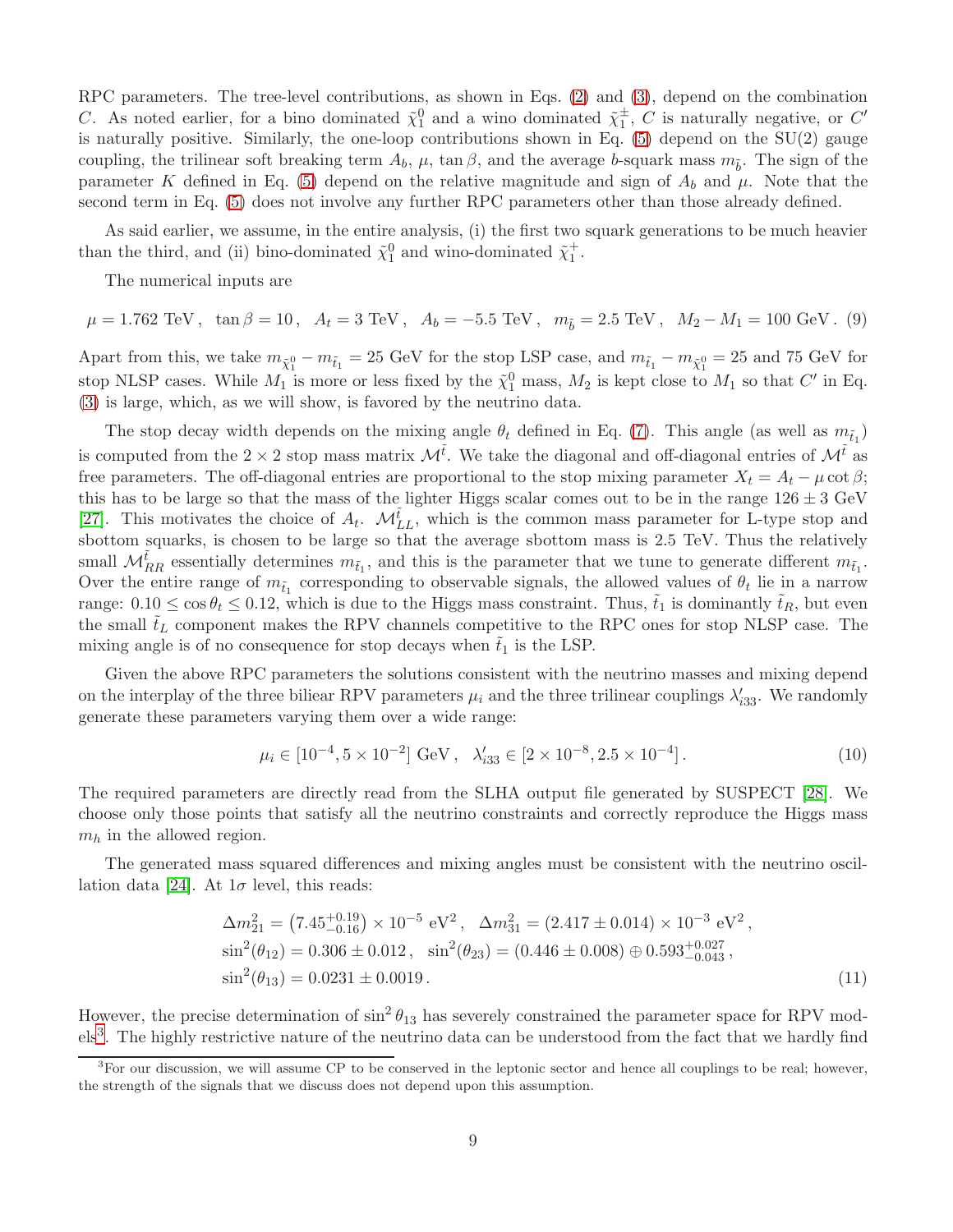any solutions from  $10^9$  randomly generated points over the RPV parameter space as shown in Eq. [\(11\)](#page-8-1). Therefore, we extend the range to  $3\sigma$  level [\[24\]](#page-16-12) for further analysis <sup>[4](#page-9-0)</sup>:

$$
\Delta m_{21}^2 = [6.98 : 8.05] \times 10^{-5} \text{ eV}^2, \quad \Delta m_{31}^2 = [2.247 : 2.623] \times 10^{-3} \text{ eV}^2, \sin^2(\theta_{12}) = [0.271 : 0.346], \quad \sin^2(\theta_{23}) = [0.366 : 0.663], \quad \sin^2(\theta_{13}) = [0.0173 : 0.0288].
$$
\n(12)

The combinations of the RPV parameters which are filtered through the above data defines the APS and each member of this set is refered to as a solution. We also require that the sum of all the neutrino masses must also satisfy

$$
\sum m_{\nu} < 0.22 \text{ eV at } 95\% \text{ CL} \tag{13}
$$

using the data from cosmic microwave background, the baryon acoustic oscillation, and the supernova luminosity distance from Hubble space telescope [\[29\]](#page-17-1).

The values of  $\lambda'_{33}$ , for every solution, show a hierarchical structure; one or two of the couplings will be large compared to the other(s). This was also noted in Refs. [\[20\]](#page-16-8) and [\[22\]](#page-16-10). Obviously, the number of any particular type of lepton in the final state is directly proportional to the square of the RPV coupling. Thus, all possible solutions can be divided into several groups, depending upon which lepton(s) are going to be dominant. For example, if  $\lambda'_{233} \gg \lambda'_{133}, \lambda'_{333}$ , we will expect only muon signals from such models. While there are nine possible leptonic combinations from the two stops, it reduces to only three for us (ee,  $\mu\mu$ , and  $e\mu$ ) as we do not simulate final states with  $\tau$ , for reasons discussed before. Let us also note here that the solutions are almost equally spread about  $\sin^2 \theta_{23} = 0.5$ .

As we will show, for higher stop masses, some solutions are 'lost', *i.e.* the corresponding PBRs in all three dilepton channels (ee,  $\mu\mu$  and  $e\mu$ ) fall below the respective MOPBRs. One might wonder whether  $\tau$  detection might help, although this possibility cannot be checked as yet for reasons already discussed. The pattern of the solutions, however, shows that for every stop mass (both LSP and NLSP cases), at least 50% of the solutions have  $\lambda'_{333} > \lambda'_{133}$ ,  $\lambda'_{233}$ . Thus a significant fraction of the so-called 'lost' solutions may be observed through the  $\tau$  channels. For example, with  $m_{\tilde{t}_1} = 900$  GeV for the stop LSP case and an integrated luminosity of 100 fb<sup>-1</sup>, 144 solutions are lost, out of which  $\lambda'_{333}$  is largest for 112 solutions. For stop NLSP case, there are 188 (219) lost solutions with  $m_{\tilde{t}_1} = 700$  (900) GeV and  $m_{\tilde{t}_1} - m_{\tilde{\chi}_1^0} = 75$  GeV; 111 (114) of them have  $\lambda'_{333}$  as the largest coupling. Of course, just the fact that  $\lambda'_{333}$  is largest does not guarantee a detection through the  $\tau$  channel.

### 4.1  $\tilde{t}_1$  LSP

In this subsection we study the APS for models where  $\tilde{t}_1$  is the LSP and decays entirely through the RPV channels. For our parameter choice,  $C'$  (Eq. [\(3\)](#page-4-0)) is positive but  $K$  (Eq. [\(5\)](#page-4-3)) is negative; for example,

$$
C' = 1.2 \times 10^8 \text{ eV}, \quad K = -1.7 \times 10^6 \text{ eV}, \tag{14}
$$

for  $m_{\tilde{t}_1} = 600$  GeV. Note that changing the sign of  $\mu$  would flip the sign of K but C' is independent of sgn( $\mu$ ). Later in the paper, we try to play with these constants <sup>[5](#page-9-1)</sup>, and it turns out that the above choice is close to the optimal one; no matter how we change the coefficients, the number of models that pass the neutrino data filter never has a order-of-magnitude enhancement. In almost all the cases, it goes down, and sometime goes down rather drastically.

<span id="page-9-0"></span><sup>&</sup>lt;sup>4</sup>This does not mean that this model is ruled out at  $1\sigma$  level.

<span id="page-9-1"></span> $5$ This is possible as gaugino and squark masses are independent parameters, and there can very well be a hierarchy between them.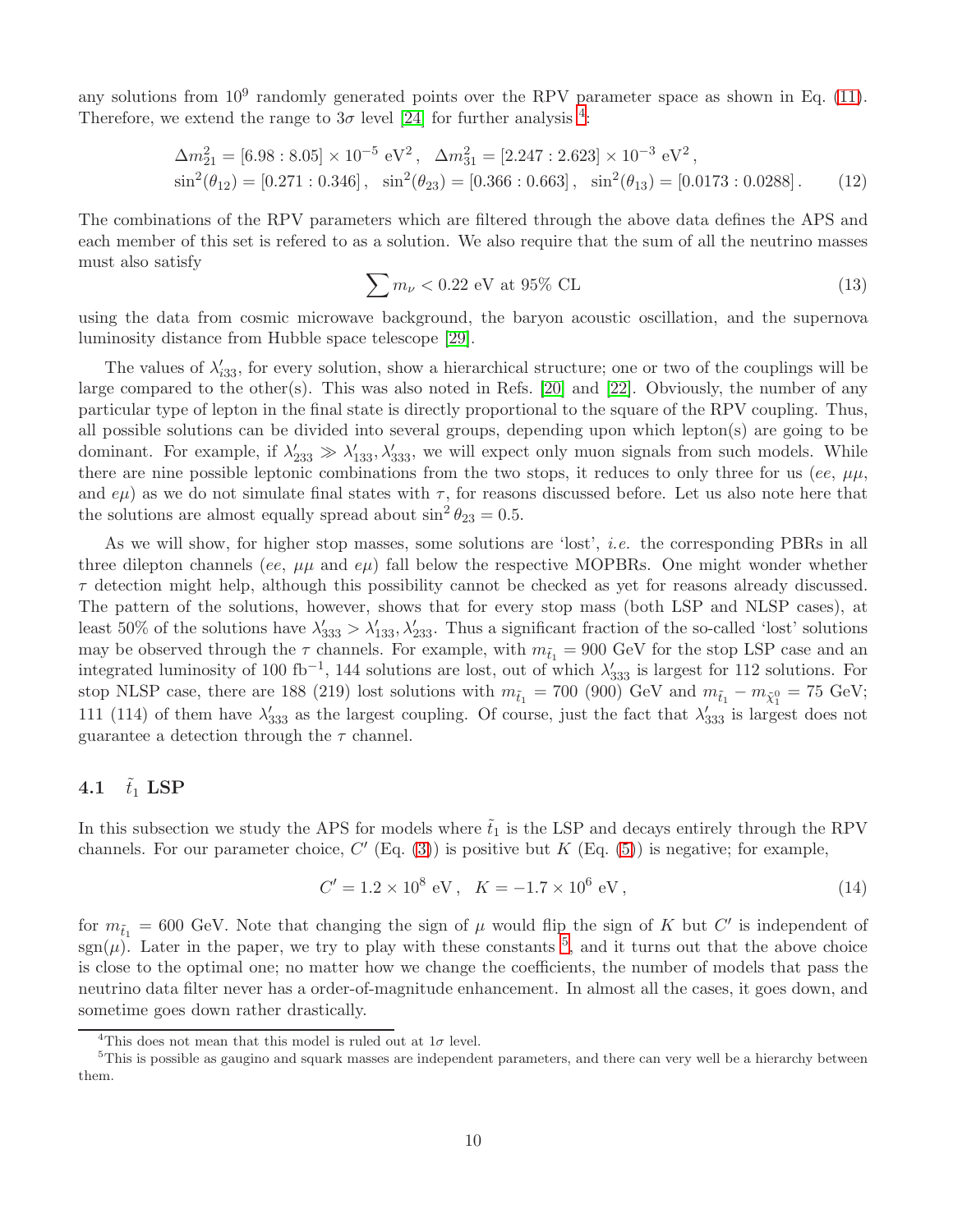|                                                                                                                                             | Only the RPV channels are open for $\tilde{t}_1$ decay, and for each solution the BR of $\tilde{t}_1 \rightarrow \ell_i + b$ is simply |  |  |  |
|---------------------------------------------------------------------------------------------------------------------------------------------|----------------------------------------------------------------------------------------------------------------------------------------|--|--|--|
| proportional to $(\lambda'_{33})^2$ . The BRs are independent of $m_{\tilde{t}_1}$ and $\theta_t$ ; the dependence cancels out only for the |                                                                                                                                        |  |  |  |
| stop LSP case.                                                                                                                              |                                                                                                                                        |  |  |  |

| $m_{\tilde{t}_1}$ (GeV) | No. of        | $N_{ee}$  | $N_{\mu\mu}$     | $N_{e\mu}$      | Lost            |
|-------------------------|---------------|-----------|------------------|-----------------|-----------------|
|                         | solutions $N$ |           |                  |                 | solutions $N_0$ |
| 500                     | 348           | 73 (104)  | (319)<br>309     | 239 (260)       | 0(0)            |
| 550                     | 306           | 48 (59)   | 272 (275)        | 176 (209)       | 0(0)            |
| 600                     | 250           | 41(43)    | 219 (224)        | 105(136)        | (0)             |
| 650                     | 247           | 40(41)    | 200(204)         | 92 (132)        | 10(2)           |
| 700                     | 251           | 46(50)    | 186 (199)        | 64 (111)        | 17(7)           |
| 750                     | 238           | 31(32)    | 161(191)         | 35(73)          | 48 (17)         |
| 800                     | 233           | 17(25)    | 141 (169)        | 6(41)           | 75(40)          |
| 850                     | 222           | 14 (19)   | 109(136)         | 0(11)           | 99 (67)         |
| 900                     | 223           | (20)<br>8 | 70(104)          | 1(1)            | 144 (99)        |
| 950                     | 203           | 0(6)      | 5(63)            | 0(0)            | 198 (134)       |
| 1000                    | 199           | (0)       | $\left(0\right)$ | (0)<br>$\theta$ | 199 (199)       |

<span id="page-10-0"></span>Table 1: Distribution of signals for the various model solutions. Column 2 shows the total number of solutions N; columns 3-5 show the solutions that result in an observable ee,  $\mu\mu$ , or  $e\mu$  signal (PBR >  $P_{ij}^{\min}$ ). The last column shows the number of 'lost' solutions  $N_0$  for which no signal can be observed. The numbers are for  $\mathcal{L} = 100(300) \text{ fb}^{-1}$ .

Table [1](#page-10-0) summarizes our result for this case. The second column gives, for different  $m_{\tilde{t}_1}$ , the number of solutions N after scanning over  $10^9$  randomly generated combinations. This is only indicative of the stringent nature of the neutrino data; N will increase if we employ a finer scan, focussing around individual solutions. This number might be contrasted with [\[22\]](#page-16-10), where a few thousand solutions were obtained for the same number of randomly generated points in spite of imposing a tighter constraint of taking the neutrino data at the  $2\sigma$  level.

It is a bit puzzling to note that N, which is apparently independent of  $m_{\tilde{t}_1}$ , decreases significantly for higher values of  $m_{\tilde{t}_1}$ . This is due to the fact that in this case  $M_1$  and  $M_2$  must also be large to maintain the stop LSP condition. As a result,  $C'$  in Eq. [\(3\)](#page-4-0) goes down while K remains unchanged, thereby reducing the probability of satisfying the constraints from neutrino data. For higher values of  $M_1$  and/or  $M_2 - M_1$ , the number of solutions goes down in general.

Our process is the production of a  $\tilde{t}_1$  pair and its subsequent decay to a pair of leptons plus b-jets. There are only three leptonic channels (ee,  $\mu\mu$  and  $e\mu$ ) that we focus upon; for each of these channels, the number of solutions  $N_{\ell\ell}$  for which the signal is above the MOPBR limit is shown in the next three columns of Table [1.](#page-10-0) The numbers are shown for integrated luminosities of 100 and 300 fb−<sup>1</sup> respectively, the latter within parentheses. In the last column, we show the number of 'lost' solutions, denoted by  $N_0$ .

Note that  $N_0$  increases with  $m_{\tilde{t}_1}$ ; we lose almost half of the solutions for  $m_{\tilde{t}_1} > 850$  GeV with 100 fb<sup>-1</sup> and  $m_{\tilde{t}_1} > 900 \text{ GeV}$  with 300 fb<sup>-1</sup>. The higher luminosity option is of marginal help, as we have noted before. Above  $m_{\tilde{t}_1} = 950 \text{ GeV}$ , we do not expect to see the signals for any solution point. However,  $\tau$ detection might be of considerable help.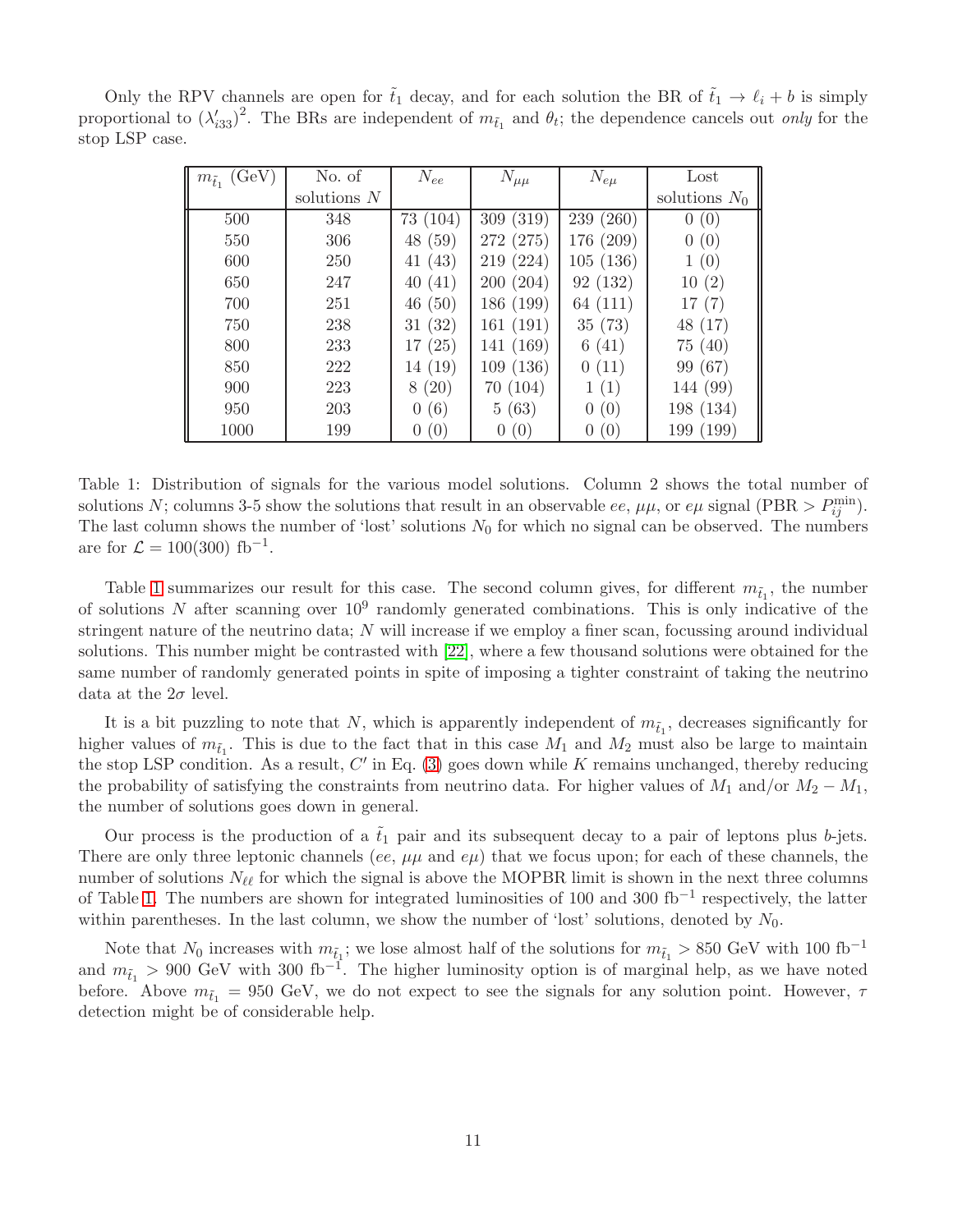### 4.2  $\tilde{t}_1$  NLSP

As discussed in the introduction, for a  $\tilde{t}_1$  NLSP with  $m_{\tilde{t}_1} > m_{\tilde{\chi}_1^0}$ , there may be various competing RPC decay modes of  $\tilde{t}_1$  depending on the parameter space. These modes are: (i)  $\tilde{t}_1 \to t \tilde{\chi}_1^0$ , which is not kinematically allowed if  $m_{\tilde{t}_1} - m_{\tilde{\chi}_1^0} < m_t$ , (ii)  $\tilde{t}_1 \to bW \tilde{\chi}_1^0$ , which may be dynamically suppressed if LSP is almost a pure bino, (iii)  $\tilde{t}_1 \to c\tilde{\chi}_1^0$ , which is a loop-induced process, and (iv)  $\tilde{t}_1 \to f\bar{f}$   $b\tilde{\chi}_1^0$ . The process (ii) swamps the RPV decay channels when  $m_{\tilde{t}_1} - m_{\tilde{\chi}_1^0} > m_W$  and if the RPV couplings are of the order of  $10^{-4}$ – $10^{-5}$ . Thus, we restrict ourselves to two typical cases:  $m_{\tilde{t}_1} - m_{\tilde{\chi}_1^0} = 25$  and 75 GeV, keeping  $m_{\tilde{t}_1}$  a free parameter. Thus only processes (iii) and (iv) may possibly be the competing RPC decay channels.

| $m_{\tilde{t}_1}$ (GeV) | $m_{\tilde{\chi}_{1}^{0}}$ (GeV) | BR (RPV)  | No. of        | $N_{ee}$              | $\bar{N}_{\mu\mu}$     | $N_{e\mu}$ | Missed          |
|-------------------------|----------------------------------|-----------|---------------|-----------------------|------------------------|------------|-----------------|
|                         |                                  | $(\%)$    | solutions $N$ |                       |                        |            | solutions $N_0$ |
| 500                     | 425                              | $6 - 53$  | 410           | 53(59)                | 266 (317)              | 49 (82)    | 97(44)          |
|                         | 475                              | $64 - 96$ | 384           | 68 (85)               | (344)<br>337           | 230 (248)  | 1(0)            |
| 550                     | 475                              | $7 - 55$  | 388           | 36<br>(51)            | (251)<br>174           | 33(74)     | 191 (89)        |
|                         | 525                              | $64 - 97$ | 348           | (71)<br>66            | (306)<br>299           | 198 (230)  | 2(2)            |
| 600                     | 525                              | $7 - 57$  | 329           | (33)<br>16            | 101<br>(188)           | 15(39)     | 215(121)        |
|                         | 575                              | $65 - 97$ | 299           | 48<br>(51)            | (260)<br>249           | 120(167)   | 10(1)           |
| 650                     | 575                              | $8 - 63$  | 269           | 17<br>$^{(23)}$       | $52\,$<br>(77)         | 2(18)      | 200 (173)       |
|                         | 625                              | $61 - 97$ | 250           | 36<br>(41)            | 207<br>(219)           | 65 (99)    | 12(1)           |
| 700                     | 625                              | $6 - 69$  | 256           | 19<br>(21)            | 50(67)                 | 0(4)       | 188 (168)       |
|                         | 675                              | $63 - 97$ | 247           | 37<br>(41)            | 184 (203)              | 59 (99)    | 28(7)           |
| 750                     | 675                              | $8 - 68$  | 238           | 13(14)                | 39<br>(51)             | 0(5)       | 187 (173)       |
|                         | 725                              | $63 - 98$ | 251           | 39<br>(47)            | (185)<br>161           | 28(72)     | 52(19)          |
| 800                     | 725                              | $8 - 72$  | 241           | 8<br>(16)             | (58)<br>38             | 0(0)       | 195 (168)       |
|                         | 775                              | $65 - 98$ | 225           | (24)<br>20            | 133<br>(158)           | 5(37)      | 71(45)          |
| 850                     | 775                              | $6 - 72$  | 238           | $\overline{2}$<br>(7) | (43)<br>16             | 0(0)       | 223 (188)       |
|                         | 825                              | $66 - 98$ | 233           | 13<br>(17)            | 102<br>(133)           | 0(3)       | 119(83)         |
| 900                     | 825                              | $8 - 74$  | 219           | (2)<br>$\Omega$       | (21)<br>$\overline{0}$ | 0(0)       | 219 (196)       |
|                         | 875                              | $69 - 98$ | 222           | 6<br>(11)             | (93)<br>59             | 0(0)       | 157(118)        |
| 950                     | 875                              | $8 - 74$  | 223           | (0)<br>0              | $\overline{0}$<br>(0)  | 0(0)       | 223 (223)       |
|                         | 925                              | $64 - 99$ | 223           | (6)<br>$\overline{0}$ | (58)<br>$\overline{2}$ | 0(0)       | (159)<br>221    |
| $1000\,$                | 925                              | $8 - 81$  | 212           | (0)<br>0              | (0)<br>$\overline{0}$  | 0(0)       | 212 (212)       |
|                         | $975\,$                          | $67 - 98$ | 203           | (0)<br>$\overline{0}$ | 0(0)                   | 0(0)       | 203(203)        |

<span id="page-11-0"></span>Table 2: Same as Table [1](#page-10-0) but for the stop NLSP case. For each stop mass, two cases are shown where the LSP  $\tilde{\chi}_1^0$  is 25 (75) GeV below  $m_{\tilde{t}_1}$ . The branching fractions for both stops decaying through RPV channels are also shown. The numbers are for  $\mathcal{L} = 100(300) \text{ fb}^{-1}$ .

The RPC parameters are fixed as before. For a given stop mass, the stop mixing angle  $\theta_t$  is no longer a constant like the LSP case, because of the presence of RPC channels. However,  $\cos \theta_t$  still remains small, almost at about the same range as in the LSP case.

Our results are shown in Table [2,](#page-11-0) which is similar to Table [1,](#page-10-0) except that the second column shows the LSP mass and the third column shows the BR of the stop through RPV channels. The remaining columns 4–8 carry the same information as colums 2–6 of Table [1.](#page-10-0)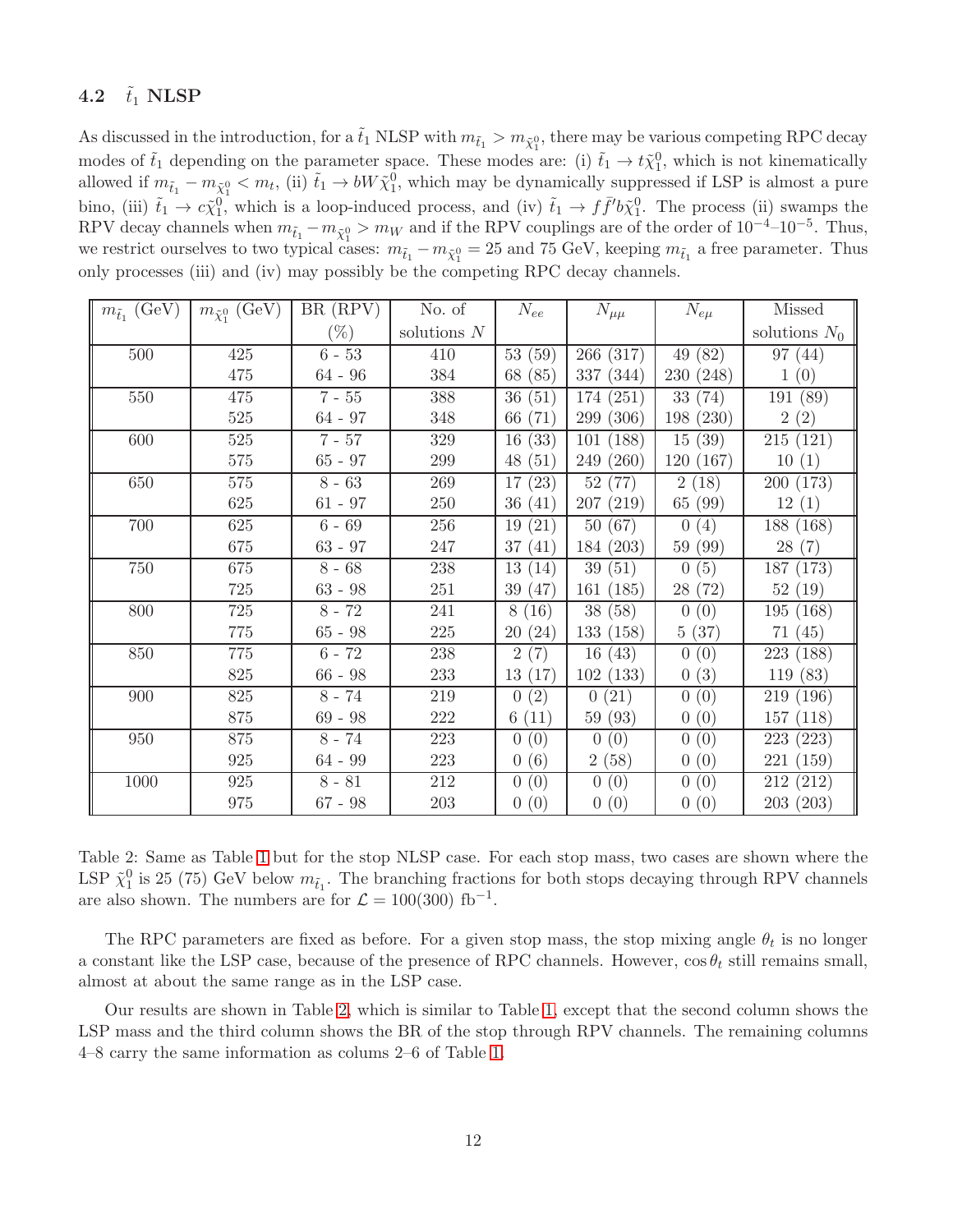Several points are to be noted here. First, N is fairly insensitive to  $m_{\tilde{t}_1} - m_{\tilde{\chi}_1^0}$  for fixed  $m_{\tilde{t}_1}$ . However, N decreases with increasing  $m_{\tilde{t}_1}$  for reasons discussed in the last subsection. Second, the probability of RPV decays (by which we mean both the  $\tilde{t}_1$ s will decay to  $\ell + b$ ) goes down with increasing  $m_{\tilde{t}_1} - m_{\tilde{\chi}_1^0}$ , and this is true for all values of  $m_{\tilde{t}_1}$ . This is because the RPC channels start to open up with increasing phase space. Third, the 'reach' for the stop NLSP case<sup>[6](#page-12-0)</sup> is in general a bit lower compared to the stop LSP case, which is again due to the dilution of the RPV branching fractions from the RPC channels.

### 4.3 Parameter variation

In this subsection we vary some of the key RPC parameters individually, keeping others fixed. The rationale is to check whether our choice is the optimal or close to optimal one, or whether there exists some other benchmark with allows a significantly larger number of solutions. Of course the RPV parameters  $\mu_i$  and  $\lambda'_{333}$ are generated randomly and scanned over their entire range. We show the entire variation for  $m_{\tilde{t}_1} = 600$ GeV. For the stop NLSP case, we display results only for  $m_{\tilde{t}_1} - m_{\tilde{\chi}_1^0} = 25$  GeV. In all tables in this subsection, the first numerical columns represent our benchmark scenario, followed by the variations.

### 4.3.1 Variation of  $\mu$

Table [3](#page-12-1) shows the effect of changing  $\mu$  by  $\pm 500$  GeV from our benchmark of 1762 GeV. While the number of solutions increase (decrease) for lower (higher) values of  $\mu$ , the change is not so drastic. One might wonder why there should be a variation at all, as the tree-level neutrino mass matrix depends on the ratios  $\mu_i/\mu$  and  $\mu_j/\mu$ . However,  $\mu$  also appears in the first term of Eq. [\(5\)](#page-4-3) in a nontrivial way, and the interplay determines the number of solutions.

| $\mu$ (GeV) | 1762  | 1262  | 2262  |
|-------------|-------|-------|-------|
| No. of      | 299   | 618   | 260   |
| solutions   | (250) | (614) | (248) |

<span id="page-12-1"></span>Table 3: Variation of  $\mu$ . We show the number of solutions in  $10^9$  tries that pass the neutrino filter. The numbers in parentheses are for the stop LSP case.

#### 4.3.2 Variation of  $M_2 - M_1$

The results are shown in Table [4.](#page-12-2) Note that there is only a modest change of N as we vary our benchmark mass difference of 100 GeV. However, low values of  $M_2-M_1$ , which increase  $C'$ , help towards more solutions.

| (GeV)<br>$M_1$ ) | 100   |     |     |
|------------------|-------|-----|-----|
| No. of           | 299   | 232 | 219 |
| solutions        | (250) | 239 |     |

<span id="page-12-2"></span>Table 4: Variation of  $M_2 - M_1$ . The numbers in parentheses are for the stop LSP case.

<span id="page-12-0"></span><sup>&</sup>lt;sup>6</sup>'Reach' is used here in a bit cavalier way. What we mean is the stop mass above which we lose more than half of the solutions.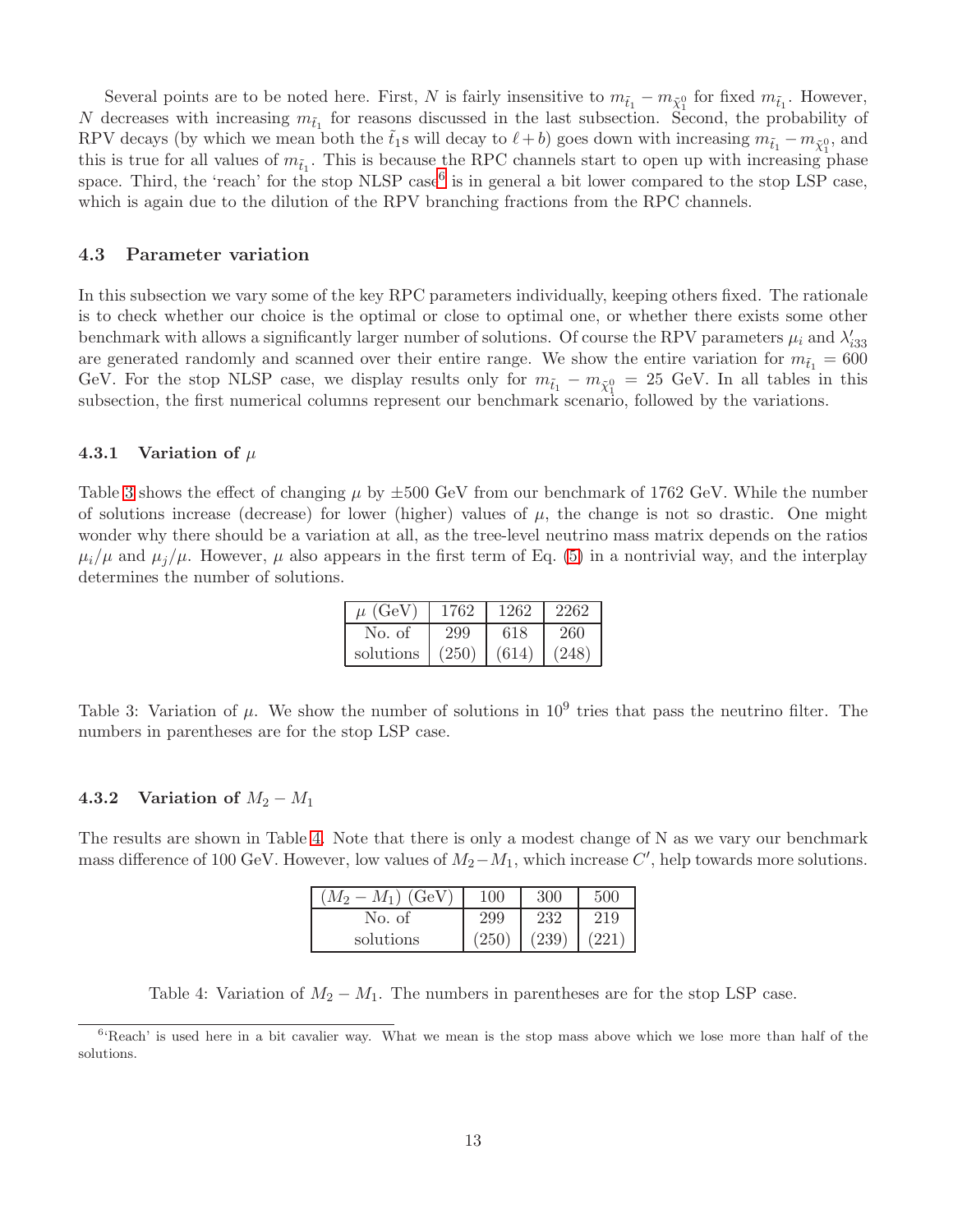#### 4.3.3 Variation of average bottom squark mass

Entries in  $M^{\lambda'\lambda'}$  are inversely proportional to  $m_{\tilde{b}}^2$ , and those in  $M^{\mu\lambda'}$  are inversely proportional to  $m_{\tilde{b}}$ , the average b-squark mass. The number of solutions decrease when  $m_{\tilde{b}}$  goes down. When  $m_{\tilde{b}}$  is increased, the behavior is different for  $\tilde{t}_1$  LSP and NLSP cases, but the number of solutions remain at the same order of magnitude. Thus, our choice of  $m_{\tilde{b}}$  is optimal for stop NLSP and close to optimal for stop LSP case. For the NLSP case, smaller  $m_{\tilde{b}}$  enforces smaller  $\lambda'_{i33}$  to generate the same solutions, so the RPV BRs also go down.

| $m_{\tilde{i}}$ (GeV) | 2500  | 1500  | 3000    |
|-----------------------|-------|-------|---------|
| No. of                | 299   | 70    | $200^-$ |
| solutions             | (250) | (109) | (499)   |

Table 5: Variation of  $m_{\tilde{b}}$ . The numbers in parentheses are for the stop LSP case.

### 4.3.4 Variation of  $C'$  and  $K$

Next, we vary the parameters  $C'$  in Eq. [\(3\)](#page-4-0) and  $K$  in Eq. [\(5\)](#page-4-3), one at a time. We see from Table [6](#page-13-0) that our choice of C' is the optimal one; both the allowed number of solutions and the RPV branching ratios fall as we move by one order of magnitude to either side. Note that the variation of  $C'$  affects only the tree-level mass term, unlike the variation of  $\mu$ , which affects all terms. Also, the relative values of  $C'$  and K are important to generate correct atmospheric as well as solar splittings. Identical conclusions appear from the variation of K, see Table [7,](#page-13-1) where we have shown our results also by flipping the sign of  $\mu$ . Even though we have not considered the variation of the  $\mu_i \lambda'_{i33}$  term, this exercise alone shows that the neutrino mass hierarchy is strongly preferred to be a normal one.

| (eV       | $1.2 \times 10^8$ | $1.2 \times 10^{7}$ | $1.2 \times 10^9$ |
|-----------|-------------------|---------------------|-------------------|
| No. of    | 299               |                     |                   |
| solutions | $^{\prime}250$    | 107                 |                   |

<span id="page-13-0"></span>Table 6: Variation of the tree-level coefficient  $C'$  of the neutrino mass matrix. The numbers in parentheses are for the stop LSP case.

| $\Lambda$ | $-1.7 \times 10^{6}$ | $-1.7 \times 10^{5}$     | $-1.7 \times 10^{7}$ | 8.9     |
|-----------|----------------------|--------------------------|----------------------|---------|
| No. of    | 299                  | $\overline{\mathcal{L}}$ |                      | 99      |
| solutions | 250                  | ↩                        | 10                   | റ<br>ΟJ |

<span id="page-13-1"></span>Table 7: Variation of the loop-level coefficient  $K$  of the neutrino mass matrix. The numbers in parentheses are for the stop LSP case. The last column is when the sign of  $\mu$  is flipped:  $\mu = -1762$  GeV.

Before we end, let us mention that the rotation from  $\{H_2, L_i\}$  basis to  $\{H'_2, L'_i\}$  basis can in principle induce charged lepton-chargino, and neutrino-neutralino mixing. They can affect the decays of the NLSP,  $\tilde{t}_1$ , or the LSP,  $\tilde{\chi}_1^0$ . For example the RPC vertex  $\tilde{t}_1$ -b-chargino may lead to additional lepton number violating couplings of the  $\tilde{t}_1$  due to chargino-lepton mixings. Similar induced couplings may arise from  $t_1-t$ –neutralino coupling due to mixing in the neutralino-neutrino sector (these couplings may be relevant only if the  $\tilde{t}_1$  is significantly heavier than the top quark). The mixing factors which would suppress the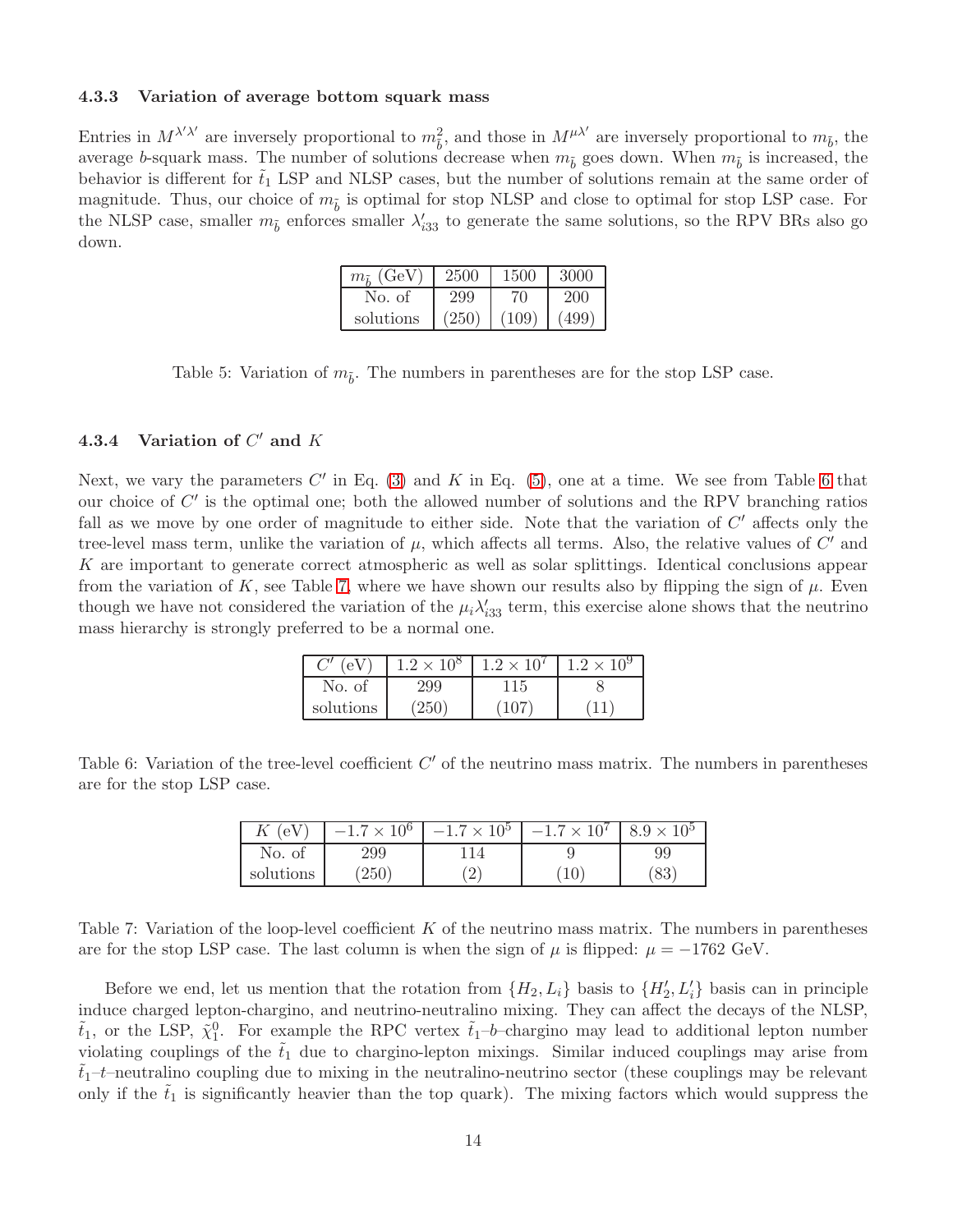induced couplings can be estimated from the  $5 \times 5$  (7  $\times$  7) chargino-lepton (neutralino-neutrino) mass matrix. The estimated value is  $\mathcal{O}(\mu_i/\mu) \sim 10^{-7}$ . Since the largest  $\mu_i$  allowed by the oscillation data is  $\mathcal{O}(10^{-4})$  GeV, the mixing factors are estimated to be  $\mathcal{O}(10^{-7})$  or smaller. Moreover, the induced couplings will be additionally suppressed by gauge or Yukawa couplings. On the other hand the smallest  $\lambda'_{i33}$  coupling contributing to  $\tilde{t}_1$  decay consistent with the nuetrino oscillation data is  $\mathcal{O}(10^{-5})$ . Thus the  $\tilde{t}_1$ -NLSP BRs computed by considering  $\lambda'_{33}$  driven decays only are quite reliable.

We now justify the above estimates by some numerical results, analogous to those obtained in [\[21\]](#page-16-9). We numerically diagonalize the mass matrices in the chargino-lepton or the neutralino-neutrino sector for all combinations of RPV parameters allowed by the oscillation data. We find that the chargino-charged lepton mixing is always extremely tiny; A typical amplitude for finding a charge lepton mass eigenstate in a chargino is  $1.6 \times 10^{-6}$ . The corresponding  $\lambda'_{133}$ , responsible for the  $\tilde{t}_1$  or LSP decay signal, is  $1.2 \times 10^{-4}$ . Similarly the maximum amplitude for finding a neutrino mass eigenstate in any neutralino is  $1.5 \times 10^{-6}$ . The corresponding  $\lambda'_{133}$  is  $1.2 \times 10^{-4}$ . The above results are for  $m_{\tilde{\chi}^0_1} = 500$  GeV but this trend is seen over the entire range of parameters considered in this paper.

# 5 Summary

In conclusion, we reiterate that the current neutrino data severely constrain the RPV generated neutrino mass models. In this paper, we have discussed a particular type of such models, where the neutrino mass matrix is generated by three bilinear and three trilinear  $\lambda'_{333}$ -type couplings. The severity of the constraint can be gauged from the fact that out of a billion randomly generated sets of the above six parameters, only a few hundred at the most are found to be consistent with the data. While the actual number of solutions depends on the RPC parameters, we have explicitly checked that our choice of those parameters is close to optimal. We have intentionally refrained from making an absolute optimal choice of the RPC parameters, just to keep our analysis on the conservative side. We have also kept our analysis on the conservative side, by considering only electrons and muons in the final state, and not employing b-tagging, as  $\tau$ - and b-tagging efficiencies at LHC-14 TeV are not yet publicly available. Even with such a conservative analysis, we get a lot of interesting conclusions.

The model considered in this paper may be tested through the RPV decays of the lighter stop squark,  $\tilde{t}_1$ , provided it is the LSP or the NLSP. These scenarios with a relatively light  $\tilde{t}_1$  are now well motivated since the mixing parameter  $X_t$  in the stop sector is likely to be large in view of the measured value of  $m_h \approx 126$  GeV, resulting in a rather light stop mass eigenstate. For a stop pair produced at LHC-14 TeV, we consider their RPV decays into the channels  $\ell_i \ell_j + 2$  jets. Using PYTHIA based simulations, we obtain model independent estimates of the minimum observable product branching ratios as a function of  $m_{\tilde{t}_1}$ . In contrast to an earlier work by two of us, we show that a favourable signal may be obtained without b-tagging. Following this procedure one can also reconstruct the mass of  $t_1$  from the lepton-jet invariant mass distributions, which in turn reveals the lepton number violating nature of the underlying stop decays.

We then consider the RPV models consistent with neutrino data and compute the product branching ratios for each of them. We find that for lower values of  $m_{\tilde{t}_1}$ , signals from almost all the models are observable; on the other hand, the fraction of observable models goes down with increasing  $m_{\tilde{t}_1}$ , and for  $m_{\tilde{t}_1}$  around 1 TeV, no signal can be seen for any of the allowed models. We have checked that many of the lost solutions correspond to  $\lambda'_{333} > \lambda'_{133}$ ,  $\lambda'_{233}$ , especially for moderately heavy  $\tilde{t}_1$ . Once the techniques for handling  $\tau$  rich final states at LHC-14 TeV experiments and the corresponding background estimates are available, the inclusion of these states will improve the observability of neutrino mass models.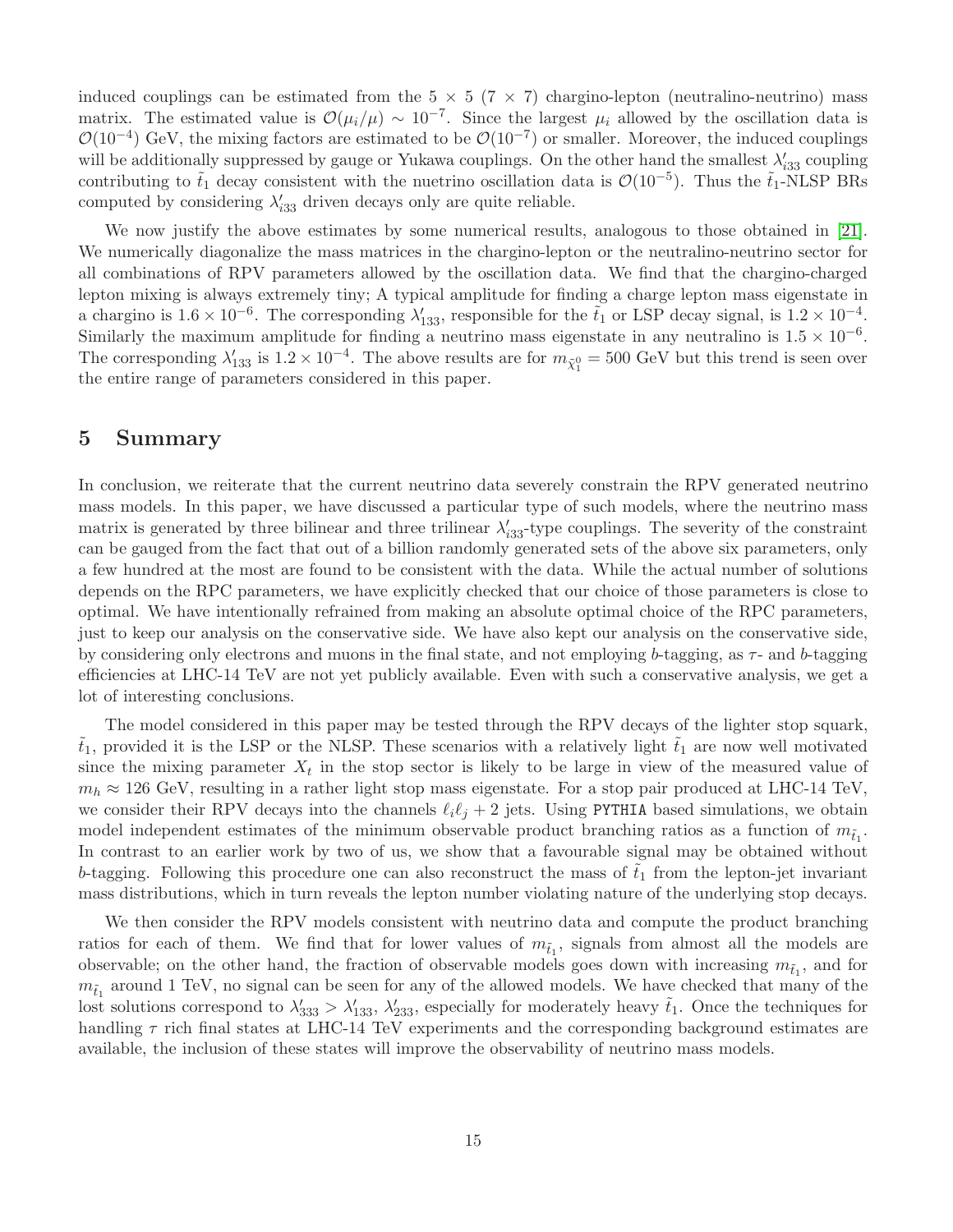# 6 Acknowledgements

R.B. acknowledges Council for Scientific and Industrial Research, Govt. of India, and A.K. acknowledges Department of Science and Technology, Govt. of India, and Council for Scientific and Industrial Research, Govt. of India for research support. A.D acknowledges the award of an emeritus Senior Scientist Position by the Indian National Science Academy.

# <span id="page-15-0"></span>References

- [1] S. Schael et al. [ALEPH and DELPHI and L3 and OPAL and SLD and LEP Electroweak Working Group and SLD Electroweak Group and SLD Heavy Flavour Group Collaborations], Phys. Rept. 427, 257 (2006) [\[hep-ex/0509008\]](http://arxiv.org/abs/hep-ex/0509008); M. Baak et al., Eur. Phys. J. C 72, 2205 (2012) [\[arXiv:1209.2716](http://arxiv.org/abs/1209.2716) [hep-ph]].
- <span id="page-15-1"></span>[2] G. Aad et al. [ATLAS Collaboration], Phys. Lett. B 716, 1 (2012) [\[arXiv:1207.7214](http://arxiv.org/abs/1207.7214) [hep-ex]];
- <span id="page-15-2"></span>G. Aad et al. [ATLAS Collaboration], Phys. Rev. D 86, 032003 (2012) [\[arXiv:1207.0319](http://arxiv.org/abs/1207.0319) [hep-ex]].
- <span id="page-15-3"></span>[3] S. Chatrchyan et al. [CMS Collaboration], Phys. Lett. B 716, 30 (2012) [\[arXiv:1207.7235](http://arxiv.org/abs/1207.7235) [hep-ex]].
- [4] See, e.g. R. N. Mohapatra and P. B. Pal, Massive Neutrinos in Physics and Astrophysics, World Scientific, Singapore, 2004; The review on neutrino mass and mixing in the Particle Data Group webpage (2013 update) at [http://pdg.lbl.gov/2013/reviews/rpp2013-rev-neutrino-mixing.pdf,](http://pdg.lbl.gov/2013/reviews/rpp2013-rev-neutrino-mixing.pdf) and the webpage <http://www.nu-fit.org> for the latest numbers.
- <span id="page-15-5"></span><span id="page-15-4"></span>[5] See any standard review on Higgs physics, e.g. L. Reina, [hep-ph/0512377.](http://arxiv.org/abs/hep-ph/0512377)
- [6] For reviews on Supersymmetry, see, e.g. H. P. Nilles, Phys. Rept. 1, 110 ( 1984); H. E. Haber and G. Kane, Phys. Rept. 117, 75 ( 1985) ; J. Wess and J. Bagger, Supersymmetry and Supergravity, 2nd ed., (Princeton, 1991); M. Drees, P. Roy and R. M. Godbole, Theory and Phenomenology of Sparticles, (World Scientific, Singapore, 2005).
- <span id="page-15-7"></span><span id="page-15-6"></span>[7] G. Jungman, M. Kamionkowski and K. Griest, Phys. Rept. 267, 195 (1996) [\[hep-ph/9506380\]](http://arxiv.org/abs/hep-ph/9506380).
- [8] For reviews on RPV SUSY see, e.g. H. K. Dreiner, in Kane, G.L. (ed.): Perspectives on supersymmetry II, pp. 565-583 [\[hep-ph/9707435\]](http://arxiv.org/abs/hep-ph/9707435); M. Chemtob, Prog. Part. Nucl. Phys. 54, 71 (2005) [\[hep-ph/0406029\]](http://arxiv.org/abs/hep-ph/0406029).
- <span id="page-15-8"></span>[9] R. Barbier, C. Berat, M. Besancon, M. Chemtob, A. Deandrea, E. Dudas, P. Fayet and S. Lavignac et al., Phys. Rept. 420, 1  $(2005)$  [\[hep-ph/0406039\]](http://arxiv.org/abs/hep-ph/0406039);
- <span id="page-15-10"></span><span id="page-15-9"></span>[10] For a review, see S. Rakshit, Mod. Phys. Lett. A 19, 2239 (2004) [\[hep-ph/0406168\]](http://arxiv.org/abs/hep-ph/0406168). See Ref. [15] of this review for detailed references.
- [11] For various neutrino mass generation mechanisms through RPV, see, e.g. Y. Grossman and H. E. Haber, Phys. Rev. Lett. 78, 3438 (1997) [\[hep-ph/9702421\]](http://arxiv.org/abs/hep-ph/9702421); S. Davidson, M. Losada and N. Rius, Nucl. Phys. B 587, 118 (2000) [\[hep-ph/9911317\]](http://arxiv.org/abs/hep-ph/9911317); S. Davidson and M. Losada, JHEP 0005, 021 (2000) [\[hep-ph/0005080\]](http://arxiv.org/abs/hep-ph/0005080); Phys. Rev. D 65, 075025 (2002) [\[hep-ph/0010325\]](http://arxiv.org/abs/hep-ph/0010325); F. Borzumati and J. S. Lee, Phys. Rev. D 66, 115012 (2002) [\[hep-ph/0207184\]](http://arxiv.org/abs/hep-ph/0207184); Y. Grossman and S. Rakshit, Phys. Rev. D 69, 093002 (2004) [\[hep-ph/0311310\]](http://arxiv.org/abs/hep-ph/0311310). Also see Ref. [15] of [\[10\]](#page-15-9).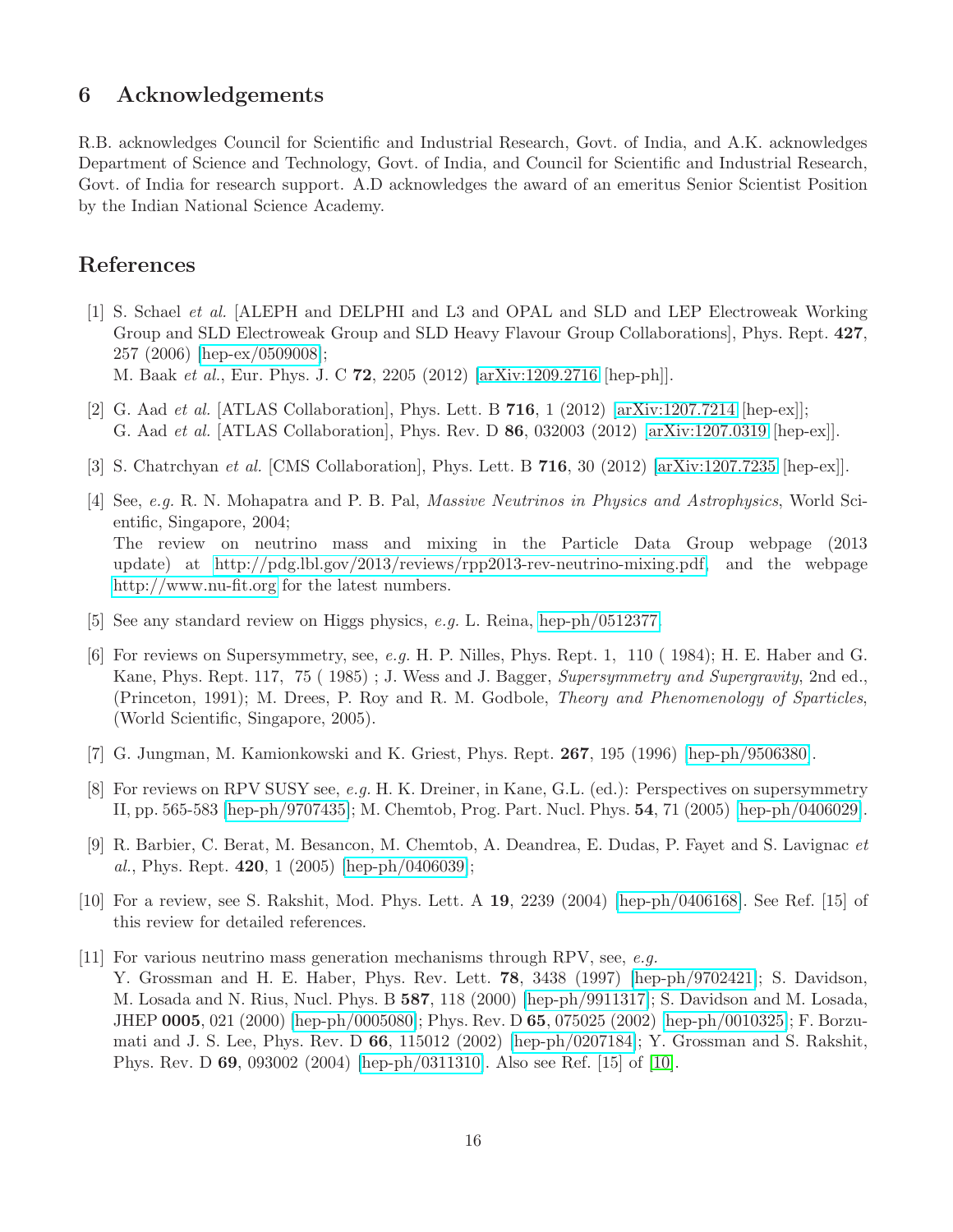<span id="page-16-0"></span>[12] A. S. Joshipura and M. Nowakowski, Phys. Rev. D 51, 2421 (1995) [\[hep-ph/9408224\]](http://arxiv.org/abs/hep-ph/9408224); M. Nowakowski and A. Pilaftsis, Nucl. Phys. B 461, 19 (1996) [\[hep-ph/9508271\]](http://arxiv.org/abs/hep-ph/9508271); A. S. Joshipura and S. K. Vempati, Phys. Rev. D 60, 111303 (1999) [\[hep-ph/9903435\]](http://arxiv.org/abs/hep-ph/9903435); J. C. Romao, M. A. Diaz, M. Hirsch, W. Porod and J. W. FValle, Phys. Rev. D 61, 071703 (2000) [\[hep-ph/9907499\]](http://arxiv.org/abs/hep-ph/9907499); M. Hirsch, M. A. Diaz, W. Porod, J. C. Romao and J. W. F. Valle, Phys. Rev. D 62, 113008 (2000) [Erratum-ibid. D 65, 119901 (2002)] [\[hep-ph/0004115\]](http://arxiv.org/abs/hep-ph/0004115); A. Abada, S. Davidson and M. Losada, Phys. Rev. D 65, 075010 (2002) [\[hep-ph/0111332\]](http://arxiv.org/abs/hep-ph/0111332); A. Datta, J. P. Saha, A. Kundu and A. Samanta, Phys. Rev. D 72, 055007 (2005) [\[hep-ph/0507311\]](http://arxiv.org/abs/hep-ph/0507311); M. A. Diaz, M. Hirsch, W. Porod, J. C. Romao and J. W. F. Valle, Phys. Rev. D 68, 013009 (2003) [Erratum-ibid. D 71, 059904 (2005)] [\[hep-ph/0302021\]](http://arxiv.org/abs/hep-ph/0302021); Y. Grossman and S. Rakshit, Phys. Rev. D 69, 093002 (2004) [\[hep-ph/0311310\]](http://arxiv.org/abs/hep-ph/0311310); B. C. Allanach and C. H. Kom, JHEP 0804, 081 (2008) [\[arXiv:0712.0852](http://arxiv.org/abs/0712.0852) [hep-ph]]; Z. Marshall, B. A. Ovrut, A. Purves and S. Spinner, [arXiv:1402.5434](http://arxiv.org/abs/1402.5434) [hep-ph].

# <span id="page-16-1"></span>[13] A. Abada and M. Losada, Phys. Lett. B 492, 310 (2000) [\[hep-ph/0007041\]](http://arxiv.org/abs/hep-ph/0007041); A. Abada, G. Bhattacharyya and M. Losada, Phys. Rev. D 66, 071701 (2002) [\[hep-ph/0208009\]](http://arxiv.org/abs/hep-ph/0208009).

- <span id="page-16-3"></span><span id="page-16-2"></span>[14] A. Datta and B. Mukhopadhyaya, Phys. Rev. Lett. 85, 248 (2000) [\[hep-ph/0003174\]](http://arxiv.org/abs/hep-ph/0003174); D. Restrepo, W. Porod and J. W. F. Valle, Phys. Rev. D 64, 055011 (2001) [\[hep-ph/0104040\]](http://arxiv.org/abs/hep-ph/0104040).
- <span id="page-16-4"></span>[15] D. Acosta et al. [CDF Collaboration], Phys. Rev. Lett. 92, 051803 (2004) [\[hep-ex/0305010\]](http://arxiv.org/abs/hep-ex/0305010).
- [16] S. Chakrabarti, M. Guchait and N. K. Mondal, Phys. Rev. D 68, 015005 (2003) [\[hep-ph/0301248\]](http://arxiv.org/abs/hep-ph/0301248); Phys. Lett. B 600, 231 (2004) [\[hep-ph/0404261\]](http://arxiv.org/abs/hep-ph/0404261).
- <span id="page-16-6"></span><span id="page-16-5"></span>[17] S. P. Das, A. Datta and M. Guchait, Phys. Rev. D 70, 015009 (2004) [\[hep-ph/0309168\]](http://arxiv.org/abs/hep-ph/0309168).
- <span id="page-16-7"></span>[18] K. -i. Hikasa and M. Kobayashi, Phys. Rev. D 36, 724 (1987).
- <span id="page-16-8"></span>[19] C. Boehm, A. Djouadi and Y. Mambrini, Phys. Rev. D 61, 095006 (2000) [\[hep-ph/9907428\]](http://arxiv.org/abs/hep-ph/9907428).
- <span id="page-16-9"></span>[20] S. P. Das, A. Datta and S. Poddar, Phys. Rev. D 73, 075014 (2006) [\[hep-ph/0509171\]](http://arxiv.org/abs/hep-ph/0509171).
- <span id="page-16-10"></span>[21] A. Datta and S. Poddar, Phys. Rev. D 75, 075013 (2007) [\[hep-ph/0611074\]](http://arxiv.org/abs/hep-ph/0611074).
- <span id="page-16-11"></span>[22] A. Datta and S. Poddar, Phys. Rev. D 79, 075021 (2009) [\[arXiv:0901.1619](http://arxiv.org/abs/0901.1619) [hep-ph]].
- [23] T. Sjostrand, P. Eden, C. Friberg, L. Lonnblad, G. Miu, S. Mrenna and E. Norrbin, Comput. Phys. Commun. 135, 238 (2001) [\[hep-ph/0010017\]](http://arxiv.org/abs/hep-ph/0010017); for a more recent version, T. Sjostrand, S. Mrenna and P. Z. Skands, JHEP 0605, 026 (2006) [\[hep-ph/0603175\]](http://arxiv.org/abs/hep-ph/0603175).
- <span id="page-16-13"></span><span id="page-16-12"></span>[24] The  $\nu$ fit webpage, at [http://www.nu-fit.org.](http://www.nu-fit.org)
- [25] S. Chatrchyan et al. [CMS Collaboration], Phys. Rev. Lett. 110, 081801 (2013) [\[arXiv:1210.5629](http://arxiv.org/abs/1210.5629) [hepex]].
- <span id="page-16-15"></span><span id="page-16-14"></span>[26] A. Kundu and J. P. Saha, Phys. Rev. D 70, 096002 (2004) [\[hep-ph/0403154\]](http://arxiv.org/abs/hep-ph/0403154).
- [27] G. Degrassi, S. Heinemeyer, W. Hollik, P. Slavich and G. Weiglein, Eur. Phys. J. C 28, 133 (2003) [\[hep-ph/0212020\]](http://arxiv.org/abs/hep-ph/0212020); B. C. Allanach, A. Djouadi, J. L. Kneur, W. Porod and P. Slavich, JHEP 0409, 044 (2004)